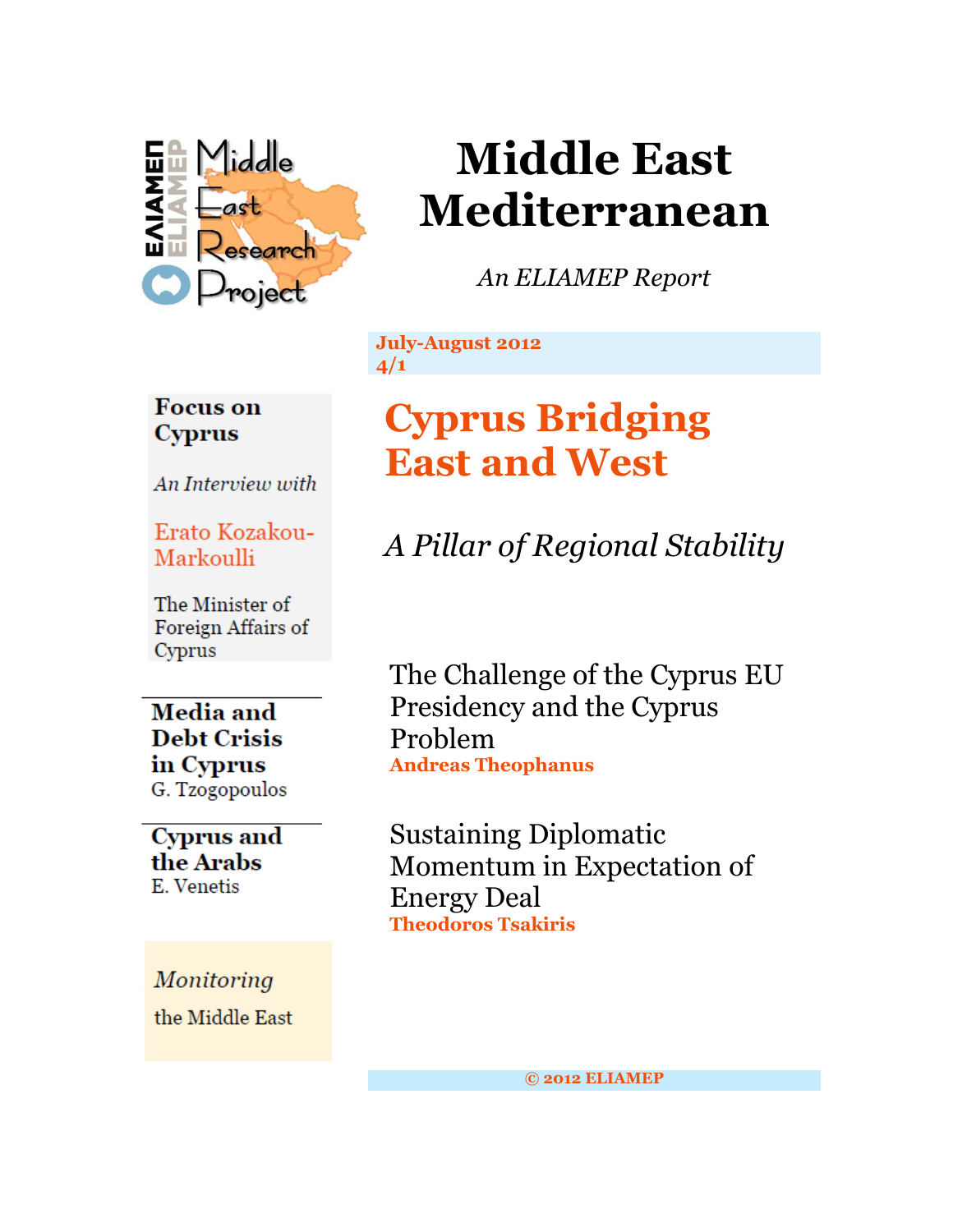## **Middle East Mediterranean**

#### **Editorial Team** \_\_\_\_\_\_\_\_\_\_\_\_\_\_\_

Evangelos Venetis, *Editor in Chief, The Middle East Research Project, ELIAMEP*

> Evangelos Tembos, *Research Associate, ELIAMEP*

George Tzogopoulos, *Web Editor Bodossakis Post-Doctoral Fellow at ELIAMEP*

> Thanos Dokos, Senior Advisor*, Director-General, ELIAMEP*

#### **Editorial Office** \_\_\_\_\_\_\_\_\_\_\_\_\_\_\_

Hellenic Foundation for European and Foreign Policy - ELIAMEP *49, Vas. Sofias str., Athens, 10676, Greece T.: (+30) 210 7257110 Email: [mideast@eliamep.gr;](mailto:mideast@eliamep.gr) [venetis@eliamep.gr](mailto:venetis@eliamep.gr)*

**Middle East Mediterranean (MEM)** is an unbiased bimonthly report of the *ELIAMEP Middle East Research Project*, focusing largely on geopolitical and economic developments, debates as well as policies, affecting the future of the Middle East. Having a global outlook MEM hosts analyses, commentaries, interviews and news, conducting research in the fields of politics, economics and culture in the Middle East and adjacent areas, such as the Eastern Mediterranean.

NOTICE: The views expressed in the articles of the *Middle East Mediterranean* do not reflect the point of view of the Hellenic Foundation for European and Foreign Policy and the Editorial Team.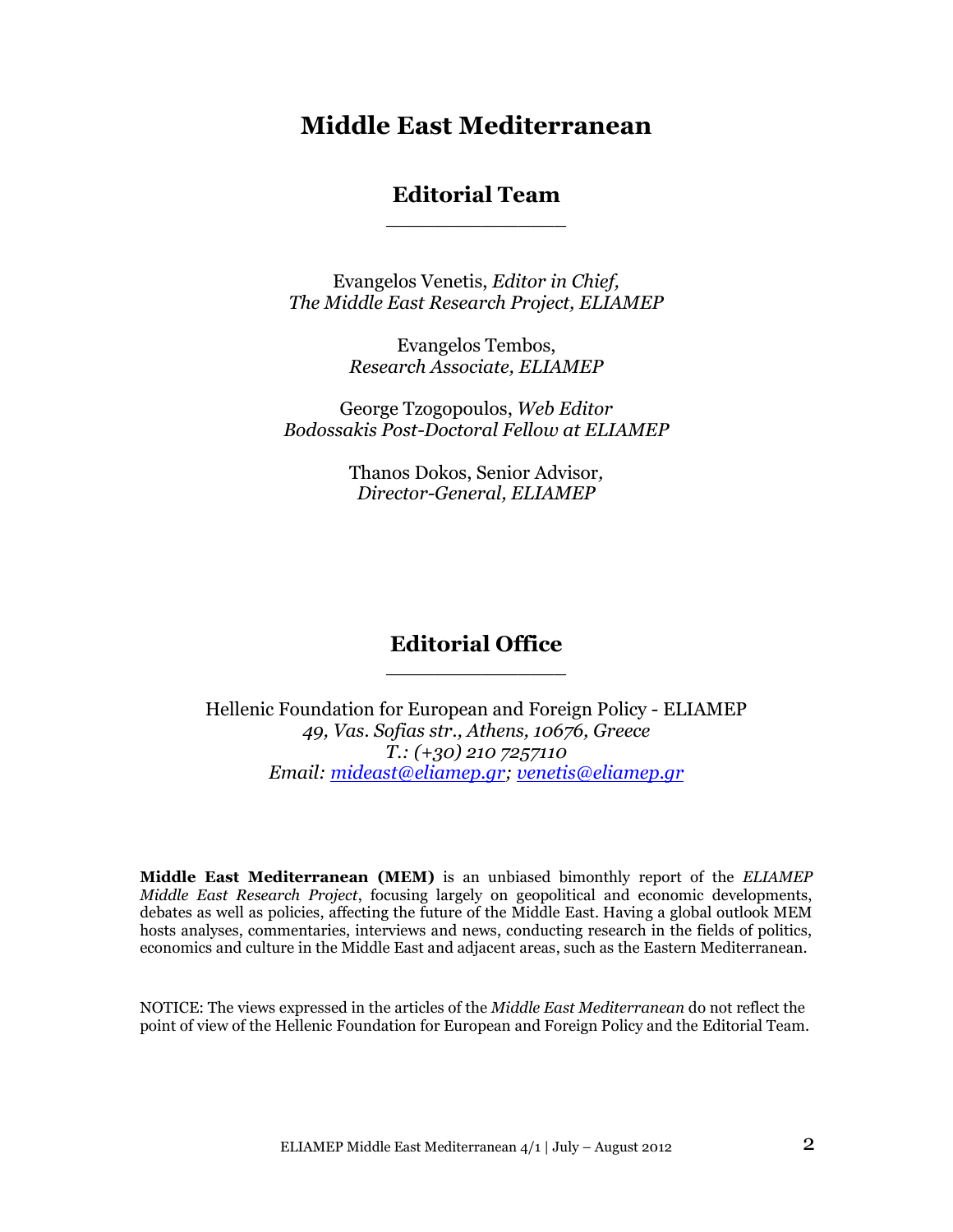## **CONTENTS**

# **Analyses**

| <b>Focus on Cyprus</b><br>Highlighting the constructive role of Cyprus in a volatile region. An interview with H.E.<br>Ms. Erato Kozakou-Markoulli, the Minister of Foreign Affairs of Cyprus. | $\overline{\mathbf{4}}$ |
|------------------------------------------------------------------------------------------------------------------------------------------------------------------------------------------------|-------------------------|
| The Challenge of the EU Presidency and the Cyprus problem<br>Andreas Theophanus                                                                                                                | 14                      |
| On the occasion of the rotating Cyprus EU presidency, this analysis sheds light on how the<br>Cyprus problem could affect the EU presidency.                                                   |                         |
| <b>Sustaining Diplomatic Momentum in Expectation of Energy Deal</b><br><b>Theodoros Tsakiris</b>                                                                                               | 16                      |
| In the context of the flourishing Greek-Israeli economic relations, a pipeline network will<br>first demand significant technological innovations which are still several years away.          |                         |
| <b>Comments</b>                                                                                                                                                                                |                         |
| The Economic Crisis in Cyprus and the Media<br>Giorgos Tzogopoulos                                                                                                                             | 18                      |
| The international profile of Cyprus is of particular significance in the endeavor of Nicosia<br>to overcome the economic crisis. Thus an efficient communication policy is crucial.            |                         |
| Cyprus and the Arabs: In search of Equilibrium<br>Evangelos Venetis                                                                                                                            | 20                      |
| Cyprus must strengthen its bilateral ties with Arab states in order to sustain regional<br>stability in the context of the volatile Arab-Israeli rivalry.                                      |                         |
| <b>Monitoring the Middle East</b><br>A selection of news and comments on major developments in the region.                                                                                     | 22                      |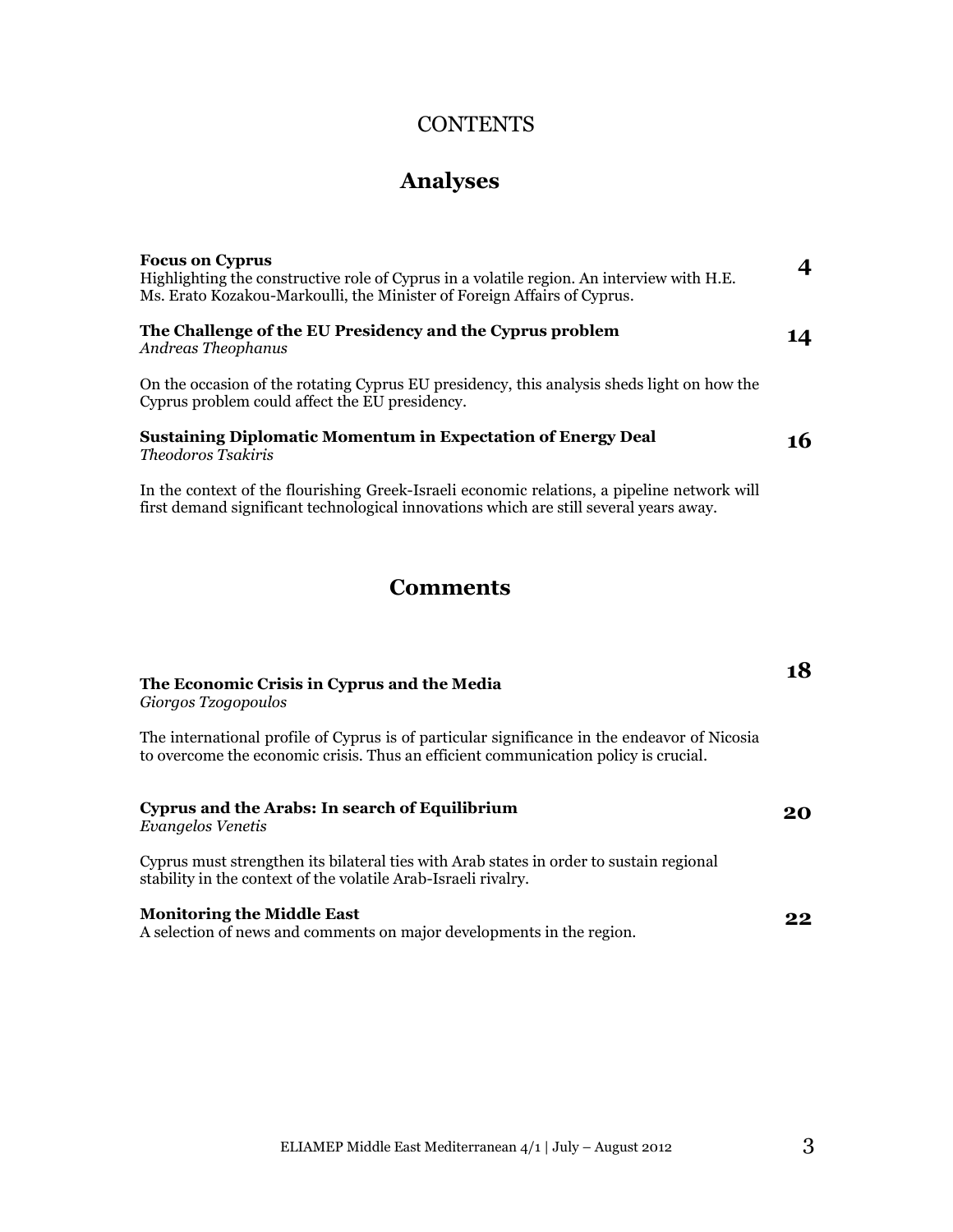

### **Focus on** *Cyprus*

Cyprus is at the juncture of Eurasia with Africa and on the sea lane linking the Mediterranean with the Indian Ocean. Cyprus has maintained its strategic significance in modern day geopolitics. The unresolved problem of the Turkish occupation of the northern part of Cyprus, the EU membership of Cyprus and the energy geopolitics in the region denote that the island has been an area for political antagonism between Eastern and Western civilizations. In this regard Cyprus acts as a pivotal player of stability in a volatile region.

In this context, H.E. Ms. Erato Kozakou-Markoulli, the Minister of Foreign Affairs of Cyprus, unfolds major aspects of the Cypriot foreign policy on various key regional issues.

*Q: On the occasion of EU General Affairs Council what could the EU attitude be about Turkey's policy towards the Republic of Cyprus?*

**A:** The General Affairs Council in its December Conclusions will be called upon to assess the progress achieved in Turkey's accession negotiations the past year, the fulfillment of the candidate's relevant obligations, as well as the state of play in EU relations with Turkey. As is the case every year, the Council will also review Turkey's obligations related to Cyprus.

In this regard, the Council in its Conclusions of December 2011 while reaffirming the importance it attaches to EU relations with Turkey, it sent an unequivocal message to the candidate for the need, inter alia, to commit itself unequivocally to good neighbourly relations and avoid any kind of threat or action directed against a Member State, or source of

friction or actions, which could damage good neighbourly relations and the peaceful settlement of disputes. The Council also stressed all the sovereign rights of EU Member States which include, inter alia, entering into bilateral agreements, and to explore and exploit their natural resources in accordance with the EU acquis and international law, including the UN Convention on the Law of the Sea.

The Council also expressed its regret at Turkey's statements to freeze its relations with the EU Presidency during the second half of 2012, and underlined that the Presidency of the Council of the EU is provided for in the Treaty on European Union, a position echoed by the European Council in its Conclusions of 9 December 2011.

The General Affairs Council also noted with deep regret that Turkey, despite repeated calls, continues refusing to fulfill its obligation of full, non-discriminatory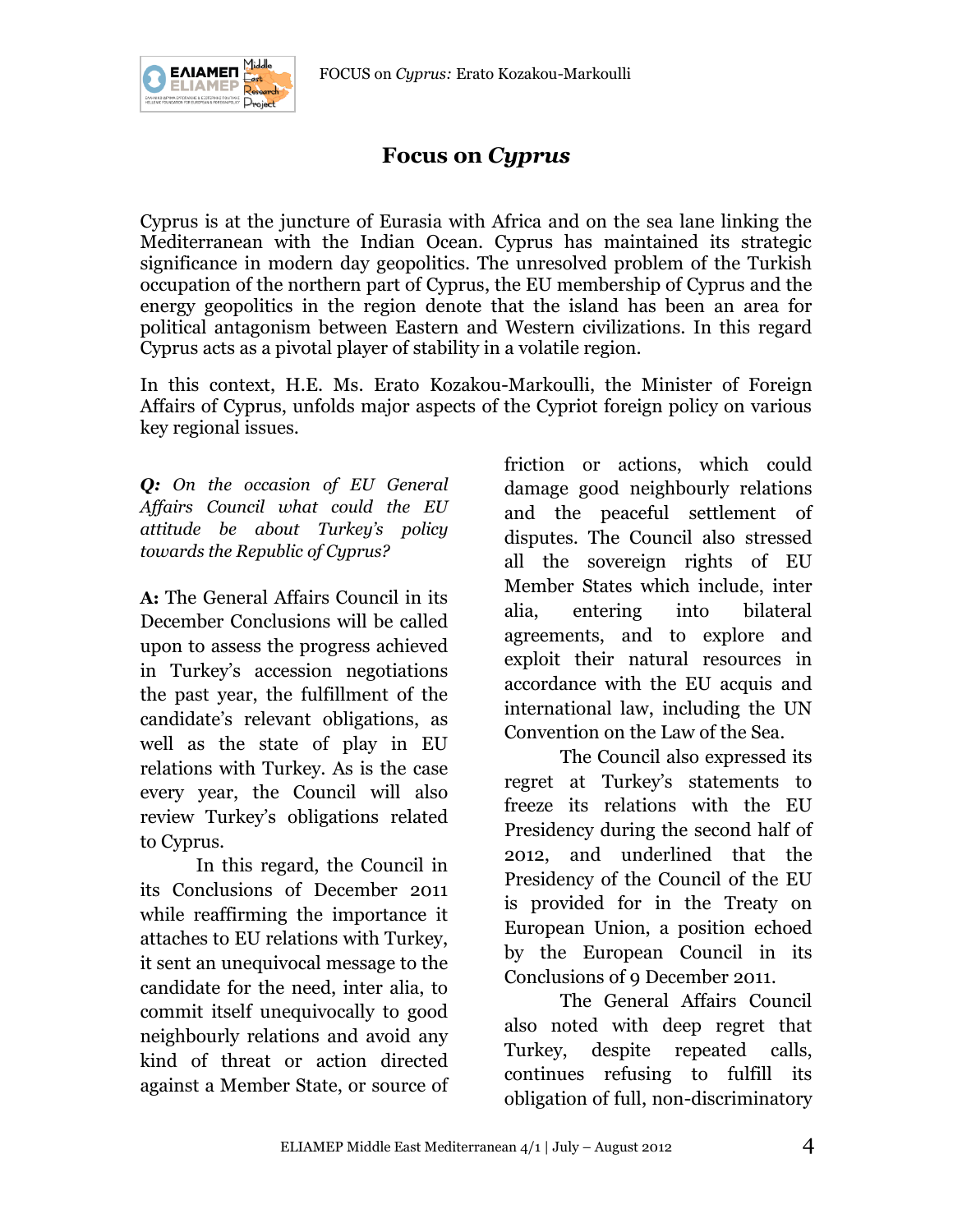

ΕΛΙΑΜΕΠ

implementation of the Additional Protocol to the Association Agreement towards all Member States. The Council decided in its Conclusions to maintain its measures in force since 2006, which will have a continuous effect on the overall progress of the negotiations and reiterated that Turkey had still not made progress towards the necessary normalization of its relations with the Republic of Cyprus.

The Council also invited the Commission to monitor closely and specifically report on all issues covered by the declaration of the European Community and its Member States of 21 September 2005 in its forthcoming annual report. This Progress Report from the Commission is expected to be tabled in October and following an in-depth analysis and review of its content by the Council, the Council Conclusions will be prepared, including a review and update of the state of affairs on all the above mentioned issues related to Turkey's policy towards the Republic of Cyprus and its relevant contractual obligations.

*Q: What is the central issue in the agenda of the Cyprus EU presidency?*

**A:** Cyprus is taking over the Presidency during very difficult times, and a period during which European citizens are financially challenged. It is a fact that the

Cyprus Presidency is called upon to continue the efforts of identifying viable solutions to this ongoing economic crisis that affects all European member states. It is within this context that the Cyprus Presidency works towards a Better Europe, more relevant to its citizens and to the world that will be more efficient and sustainable, with a better performing and growing economy with solidarity and social cohesion.

It is precisely due to the economic crisis in Europe that the Cyprus Presidency has given priority to the areas that will result in growth creation, including the Multiannual Financial Framework 2014-2020, the deepening of the single market, the implementation of the Europe 2020 Strategy and the Employment Package and Youth Opportunities Initiative. The objective would be to find and exploit all the unexplored potential for growth that lies in all the activities of the EU.

Another important priority area for the Cyprus Presidency is the establishment of the Common European Asylum System by the end of 2012, focusing on strengthening practical cooperation between Member States in protecting the rights of those in need of international protection, on the basis of solidarity and the principle of equitable burden sharing among all Member States.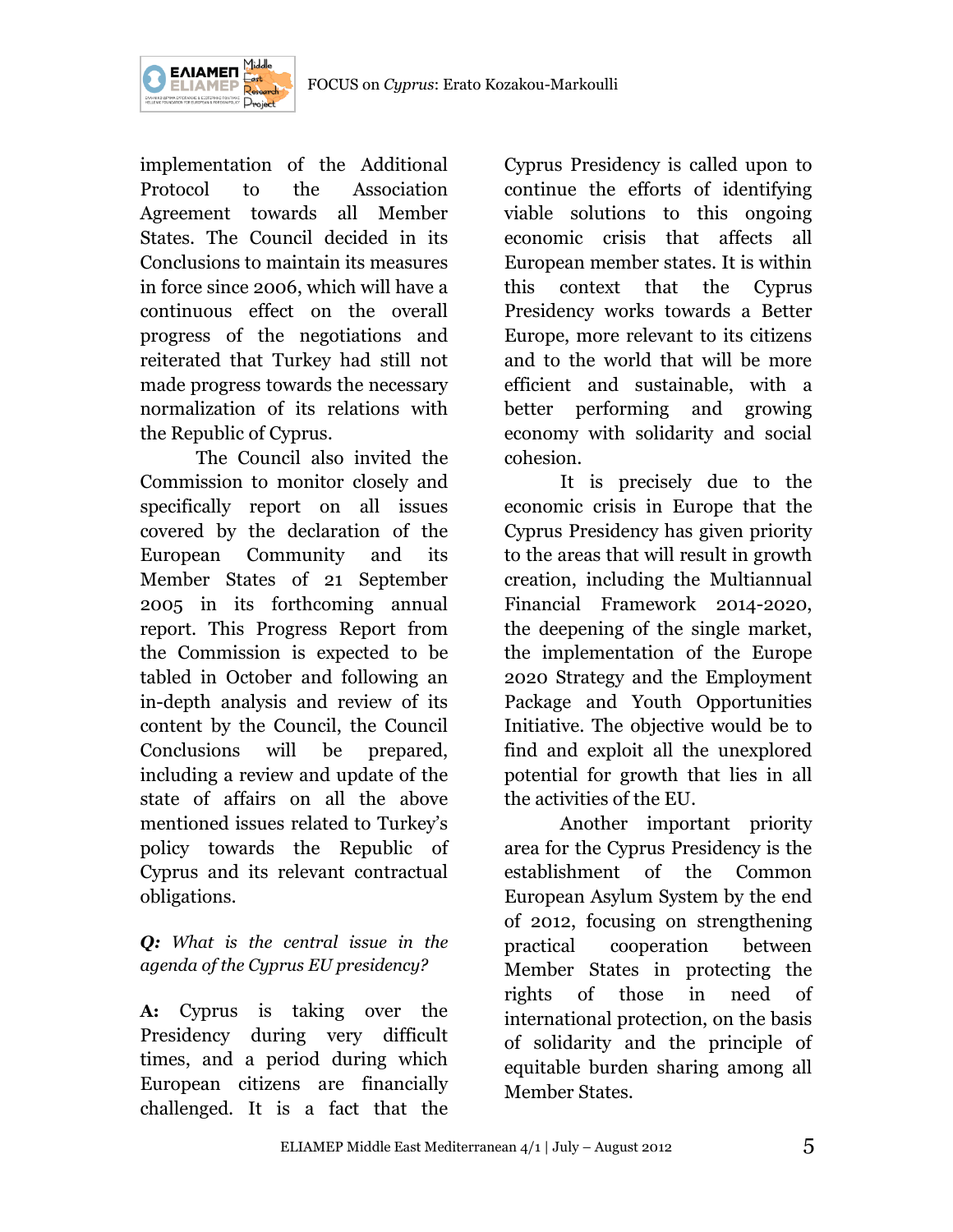

Cyprus, being an island maritime state, realizes the importance of the EU Integrated Maritime Policy as a strategic tool in meeting the objectives of the Europe 2020 Strategy. Hence the Cyprus Presidency aims at "re-energizing" the Integrated Maritime Policy, through the examination and adoption of a Declaration, in order to create momentum for the implementation of this innovative crosscutting policy.

ΕΛΙΑΜΕΠ

Moreover, the Cyprus Presidency has also set as its priority to work towards a Europe in the world and closer to its neighbors. Within this context, it will work towards ensuring that the enlargement agenda of the EU remains high amongst its priorities, aiming for tangible progress with all candidate countries and in particular those involved in accession negotiations.

The Cyprus Presidency is determined to contribute in taking forward Iceland's accession negotiations, aiming at bringing the process as close as possible to its conclusion. The Cyprus Presidency will work on achieving progress in the accession negotiations of Iceland, and on moving the European perspective of the Western Balkans forward. The Cyprus Presidency will look to build on the momentum created by the forthcoming accession of Croatia, and by the recent

decisions of the European Council to grant candidate status to Serbia and for the opening of accession negotiations with Montenegro.

At the same time, and in line with the renewed EU consensus on enlargement, the further, overall, advancement of the European perspective of the Western Balkans is an issue of paramount importance. As such, the Cyprus Presidency will be ready to promote this perspective for any other Western Balkan country, depending on relevant developments.

In addition, It should be noted that the Cyprus Presidency is working closely with the President of the European Council and support, where necessary, the activities and initiatives of the High Representative of the Union for Foreign Affairs and Security Policy and the European External Action Service (EEAS). Particular emphasis is given to the European Neighborhood Policy, notably its Southern Dimension, where the EU has committed to supporting the democratic transformation of our southern partners. Dialogue with the countries of the region on trade and economic relations, as well as other issues of common concern, such as migration, mobility and security, will be promoted. At the same time, the Cyprus Presidency will contribute to the High Representative's efforts to promote the objectives of the Eastern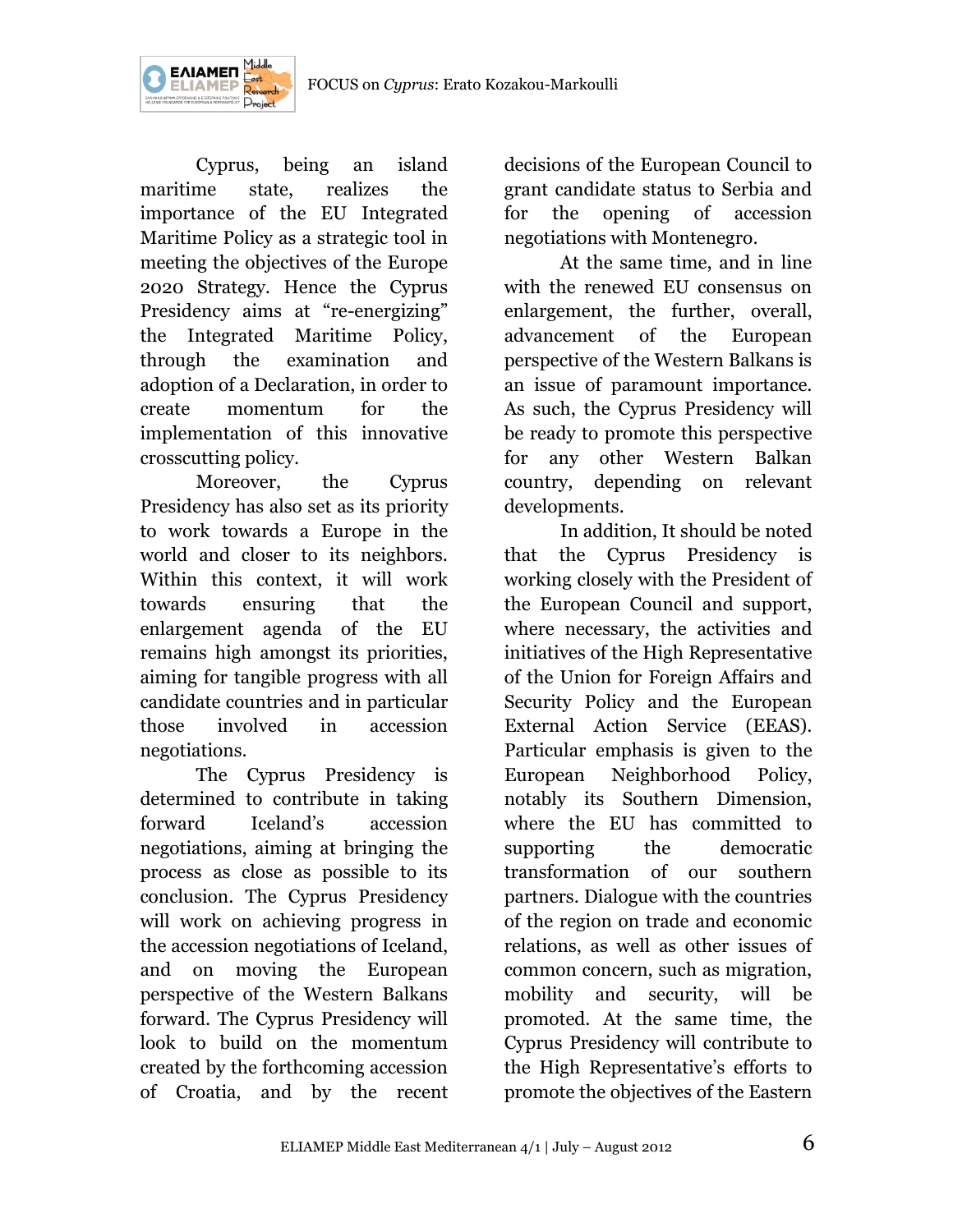

ΕΛΙΑΜΕΠ

Partnership. The Cyprus Presidency will also support the efforts of the High Representative in consolidating EU relations with our strategic partners and in advancing the Union's relations with emerging global players.

#### *Q: The Eurozone Crisis in Cyprus and Russian-Cypriot Relations.*

**A:** The Cypriot economy is largely influenced by the European and International economic and fiscal situation. Being a small and open economy, Cyprus could not avoid the negative repercussions of the Eurozone and the international economic crisis. The negative consequences of the crisis have been observed in the real economy and mainly in the level of economic growth which has been reduced as well as in the rising of unemployment. In addition, public finances have deteriorated. The expected growth for 2012 will be negative, approximately -2%. The fiscal deficit of Cyprus is expected to reach approximately 4.5% of GDP for this year. Nevertheless, the Cyprus authorities have already taken measures and are expected to adopt new ones that would lead to a containment of the fiscal deficit to below 3% of GDP by 2013 and close to a balanced structural budget position by 2014.

Despite the expected challenging short term outlook, the

medium and long term prospects for Cyprus are promising mainly due to our offshore natural gas. Cyprus is transitioning to a new era and a greatly promising energy sector.

Cyprus and Russia have traditionally enjoyed very close bilateral relations. In addition, the business and corporate environment of Cyprus have attracted a lot of European and Russian investments on the island.

In order to effectively address the challenges created by the Eurozone crisis and an urgent need to recapitalize two of Cyprus' banks, the Cyprus Government has applied to the EFSF/ESM for financial support. Prior to that, it had requested a new bilateral loan from the Russian Federation. There is still no agreement on the latter.

*Q: Are you satisfied by developments in making Cyprus a major transit gas pipeline hub?*

**A:** The recent developments relating to the discovery of hydrocarbon deposits in Cyprus and the prospects of cooperation with neighbouring countries render Cyprus a possible future actor in the energy security of the European Union and the political, economic and geographic stability of the Eastern Mediterranean. We understand the importance of good neighborly relations between all the countries, as part of a common vision in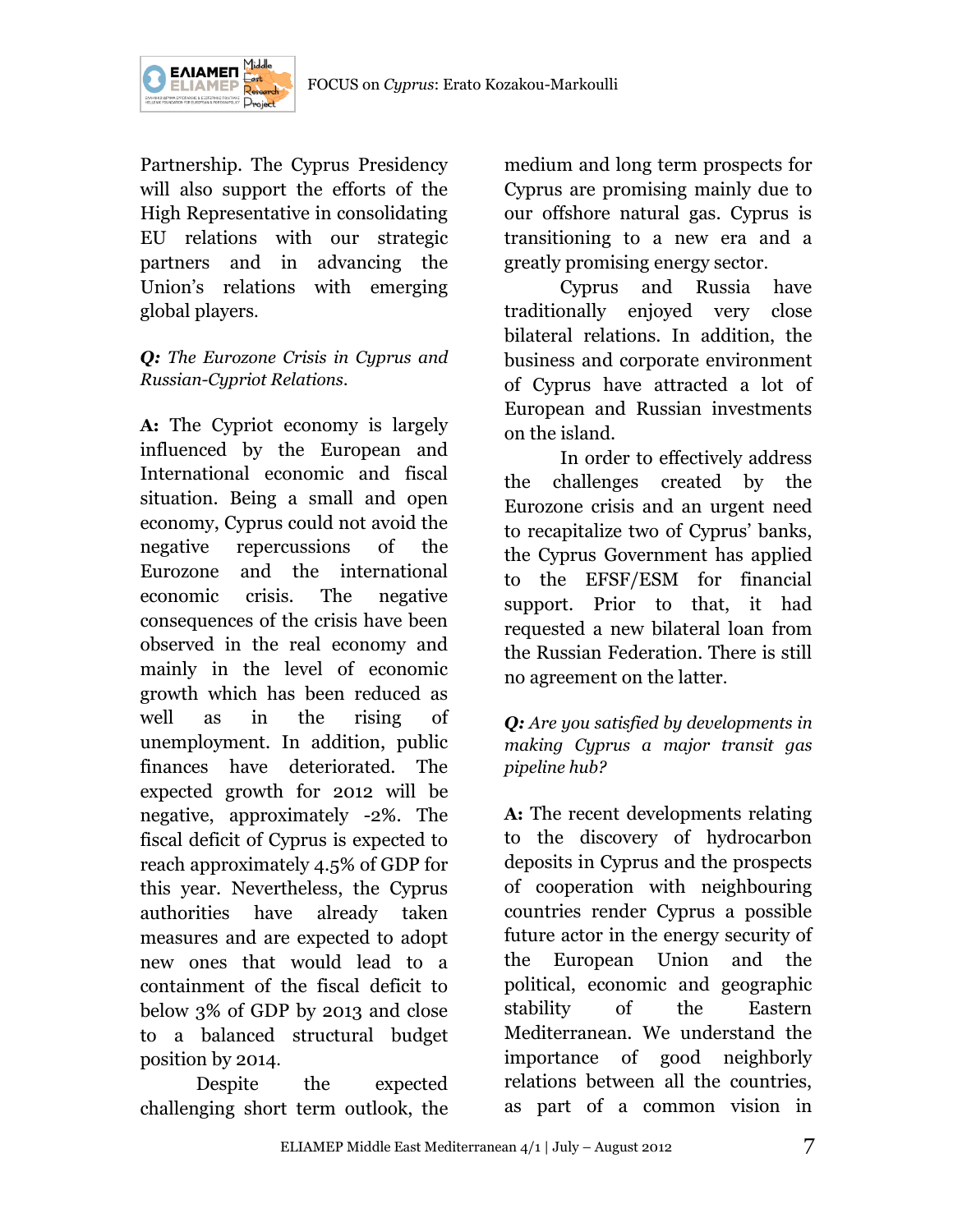



relation to cooperation on matters of energy and we have been carrying out an ongoing dialogue with our neighboring countries in relation to energy matters, including the joint development of hydrocarbons reservoirs. Cyprus may, thus, serve as a gas export hub for the benefit of the region and Europe in general; one of the proposals that Cyprus has already submitted to the European Commission as a project of common interest is the connection between Israel, Cyprus and Greece via pipeline for the export of natural gas to Europe. The creation of such a pipeline is an option that the Government of Cyprus is considering; however, it may be more possible and quicker to proceed with the establishment of an LNG facility in Cyprus, wherefrom we could export liquefied natural gas to Europe. Either way, Cyprus aims at becoming a modest energy supplier of Europe. This, by itself, constitutes a most significant development that would not only recognize the geostrategic importance of Cyprus but would also augment its importance as a European and regional actor.

#### *Q: What are the economic and strategic benefits for Nicosia from the extraction of natural gas in Cyprus?*

**A:** The current economic and environmental situation, both at the European and the international level,

oblige us to look for solutions to respond to the new energy security challenges. The discovery of hydrocarbon deposits in the area of the Eastern Mediterranean may serve as a means to enhance and promote the role Cyprus can play in the energy security and relevant business development, as well as cooperation, political stability and peace and security in the region.

Furthermore, such a development constitutes a guarantee for the future progress, economic stability and prosperity for many generations of Cypriots to come. In this context, it also constitutes another strong incentive to find a durable solution to the Cyprus problem. The exploitation of any possible natural gas reserves in the exclusive economic zone of Cyprus can potentially motivate the attainment of a solution to the Cyprus problem, so that all the Cypriot people can benefit from it.

*Q: What do you think of the current and future status of the Cypriot-Israeli relations?*

**A:** Doubtless the already very good bilateral relations between Cyprus and Israel have recently been further reinforced. The discovery of hydrocarbons in Cyprus' EEZ has been a crucial factor that dictated the further strengthening of the bilateral relations between the two countries.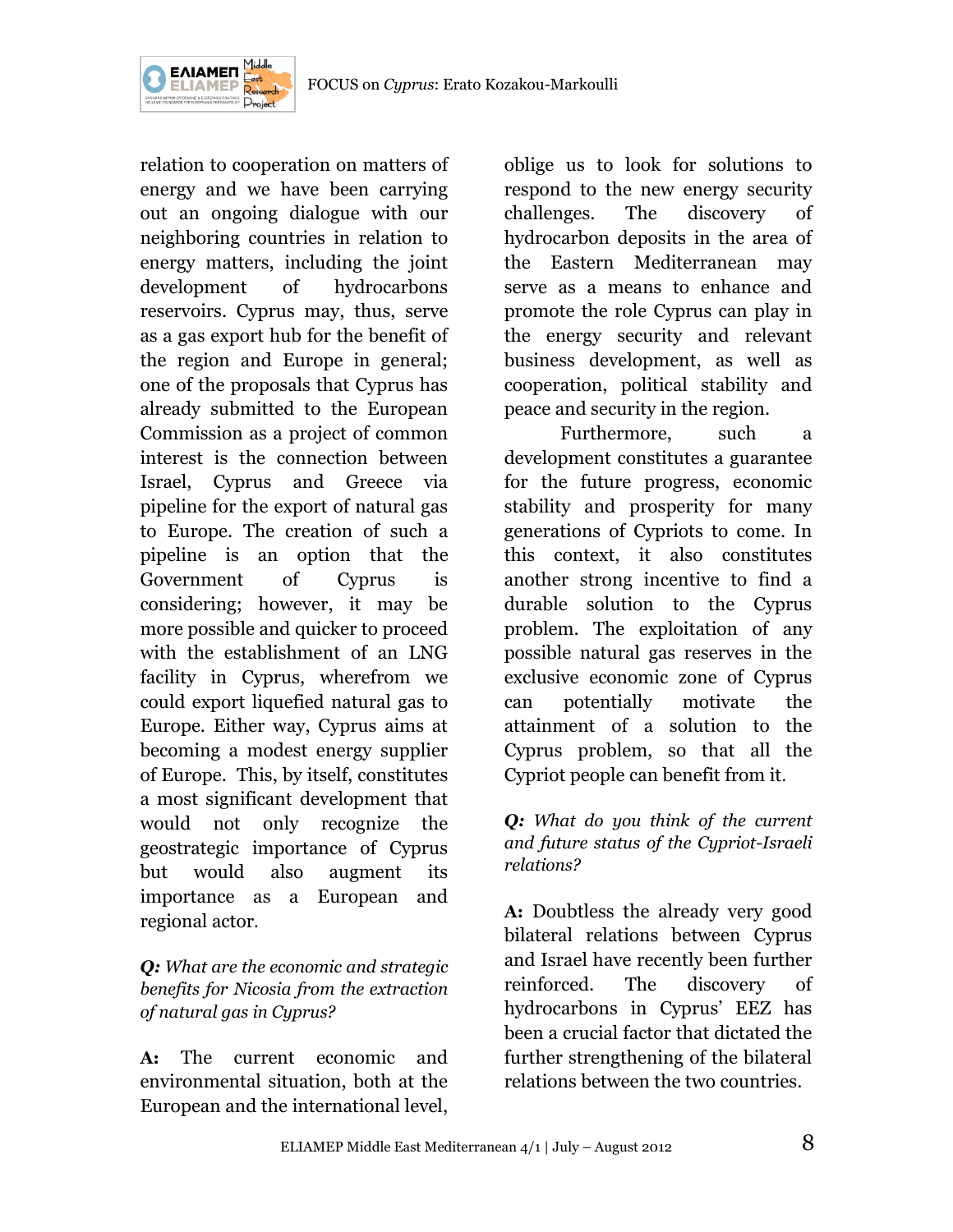

Our commitment towards strengthening our relations with neighbouring nations in the Eastern Mediterranean, so as to ensure an environment of economic prosperity, peace and security in the wider region, forms the cornerstone of the gradual evolution of the Cyprus – Israel bilateral relations.

ΕΛΙΑΜΕΠ

On the basis of the above, the bilateral relations between Cyprus and Israel are bound to follow a natural progressive path into the future, and in an array of sectors including those of hydrocarbons exploration, commerce and the economy, always for the benefit of our respective peoples, as well as for the benefit of the wider region.

It has been repeatedly affirmed that the further development of the bilateral relations between Cyprus and Israel do not take place at the expense of our historical relations with the Arab world, with which we also share mutual interests. In particular, the prospects for joint hydrocarbons exploration and further enhancement of other economic and commercial relations, with other neighboring countries, like Egypt and Lebanon, with which we have also delimited our EEZ, remain very promising.

*Q: In your view, could the ongoing flourishing Cypriot-Israeli energy cooperation be shielded by a bilateral cooperation in the field of defense?*

**A:** Cyprus pursues and encourages cooperation in the energy sector with all the countries with which it shares maritime boundaries, including the State of Israel.

The Government of the Republic of Cyprus ensures that the degree and nature of cooperation in the energy sector with one neighboring State, such as the State of Israel, does not exclude the cooperation with other neighboring countries in the Eastern Mediterranean. Energy cooperation could contribute to the peace and stability in the region, which is to the benefit of all the States in the region.

*Q: How do you view Turkey's threats on the issue of Cyprus's exclusive economic zone?*

**A:** Turkish provocations against Cyprus have been a constant phenomenon since Turkey invaded the island in 1974 and occupied its northern third. Recently, and particularly over the last year, however, Turkey has increased its provocative actions and heightened its bellicose rhetoric with regard to Cyprus' activities within it Exclusive Economic Zone (EEZ). Through a series of official announcements, Turkey clearly implies intentions of use of force, if the Government of Cyprus conducts any activity in those areas in Cyprus' EEZ, which are arbitrarily and unlawfully deemed by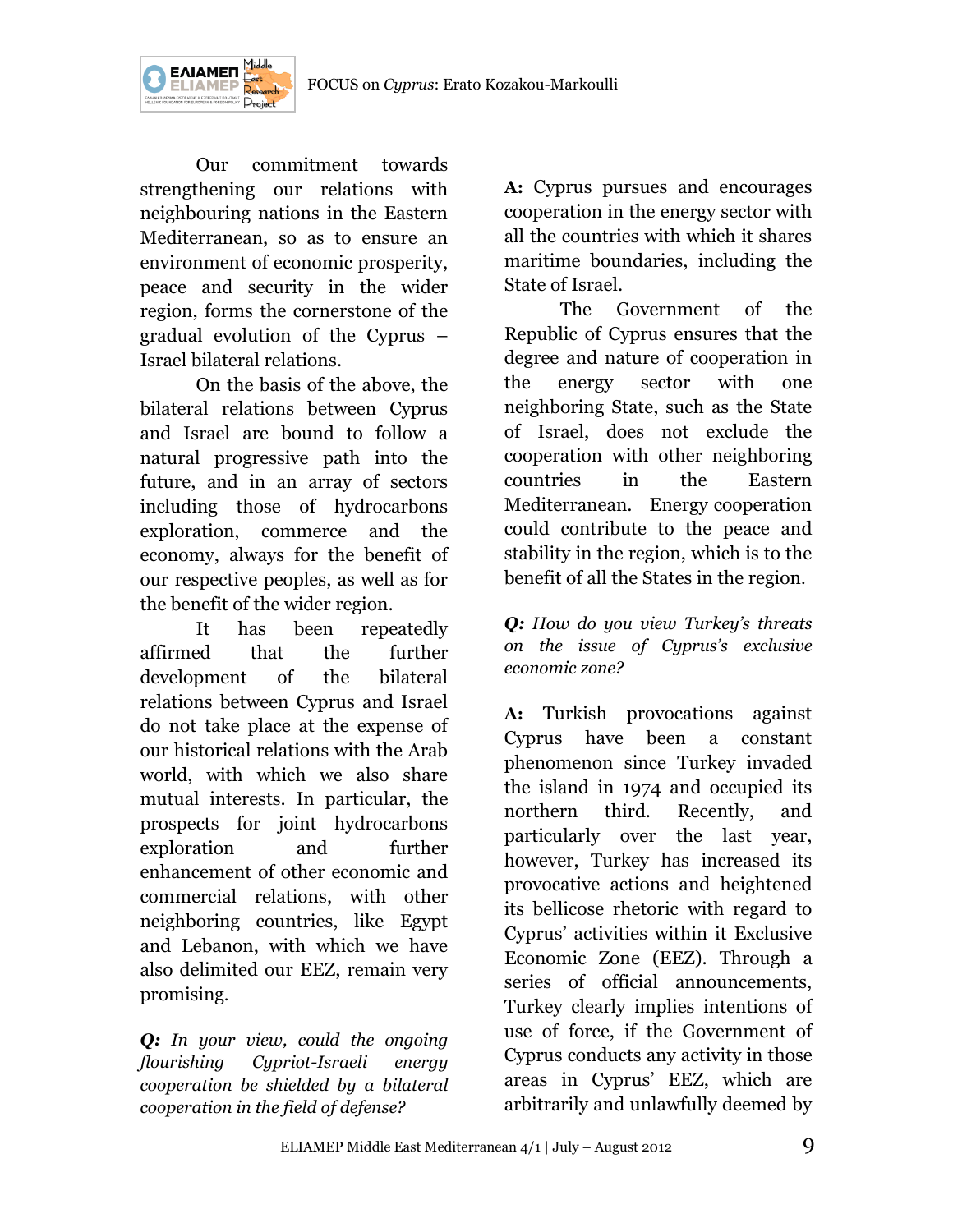



Turkey as part of its own continental shelf. At the same time Ankara "warns" that Turkey, "acting as a motherland and a guarantor power", "will give every support" to the secessionist entity in the occupied part of Cyprus to exploit hydrocarbons existing in Cyprus' EEZ.

Turkey's claims to the effect that she has rights and interests in relation to hydrocarbons in Cyprus are not based or supported by any specific legal or substantive argument. On the contrary, they are in direct conflict with International Law, customary and conventional (UNCLOS).

The international community, at a multilateral and bilateral level, has delivered to Turkey a clear and powerful message. I would like to recall, in particular, the European Union's position, as expressed in the Council's Conclusions on 5 December 2011, in which it underlines that Turkey needs to commit itself unequivocally to good neighborly relations and to the peaceful settlement of disputes in accordance with the United Nations Charter, having recourse, if necessary, to the International Court of Justice. In this context, the Union expresses serious concern and urges the avoidance of any kind of threat or action directed against a Member State, or source of friction or actions, which could damage good neighborly

relations and the peaceful settlement of disputes. On the contrary however, Turkey has chosen to absolutely defy the European Union and continues its policy of aggression and of disrespect of international law and principles, jeopardizing thus regional peace, stability and security.

*Q: What are the prospects of finding a permanent and viable solution to the Cyprus problem in the context of the intercommunal negotiations?*

**A:** The current state-of-play in the negotiations process that began in September, 2008 following President Christofias' initiative, is absolutely disappointing and disheartening. As the UN Secretary-General's Special Representative for Cyprus, Mr. Alexander Downer, mentioned in a recent interview to a Turkish news outlet, the Turkish Cypriot side does not appear willing to engage right now in this process.

This is a particularly regrettable development in that prior to the commencement of this process, it was jointly agreed by President Christofias and the then leader of the Turkish Cypriot community, Mr. Talat, that the negotiations would be Cypriot-owned and led, eschewing outside interference which had proven in the past to be counterproductive, and that the objective of the process would be to achieve a solution of a bizonal, bicommunal federation, with a single sovereignty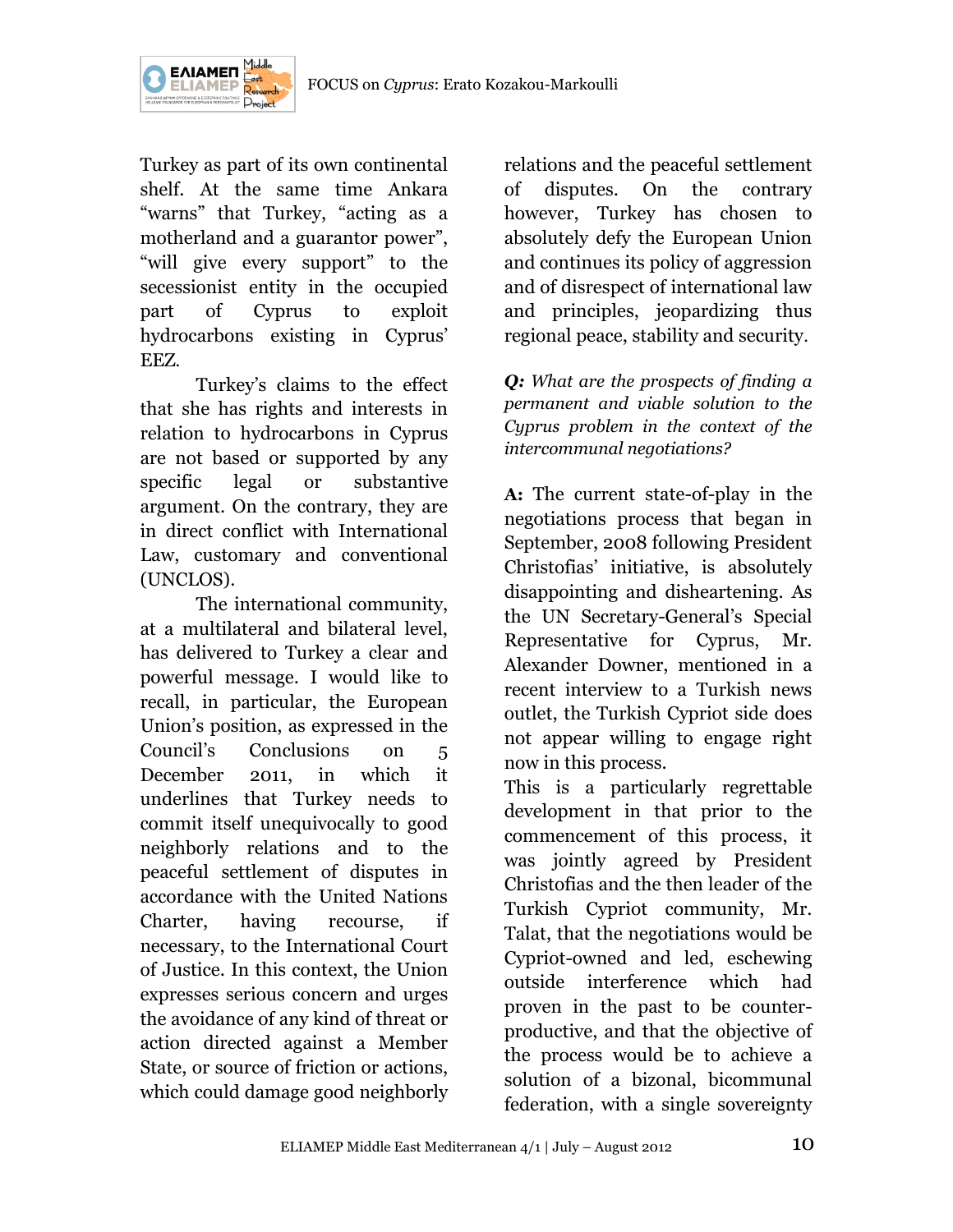

and international personality and a single citizenship, with its independence and territorial integrity safeguarded, and comprising two politically equal communities as described in the relevant Security Council resolutions. This agreed-upon basis is fully consistent and in line with Security Council Resolutions on Cyprus. The framework for the settlement is therefore incontestable.

With Mr. Talat as interlocutor, some convergences were achieved and progress was recorded especially in the areas of governance and power-sharing, economy issues and EU matters. This momentum was, however, upended when the current leader of the Turkish Cypriot community, Mr. Eroglu, replaced Mr. Talat in the spring of 2010 and refused to commit unequivocally to either the agreed-upon basis of the negotiations or any of the convergences that were reached with his predecessor. Quite the contrary: Mr. Eroglu insisted both, publicly as well as at the negotiating table, that there are two states and two peoples on the island, a position that he continues to peddle and one which clearly undermines and contradicts the basis and the objective of the negotiations process.

Given this negative turn of events, the Secretary-General of the UN intervened personally by holding

five meetings with President Christofias and Mr. Eroglu, between November 2010 and January 2012, with the aim essentially of overcoming the impasse created due to Mr Eroglu's intransigence. This proved to be an impossible task, particularly during the last two meetings, in November of 2011 and January of 2012, as Mr. Eroglu refused to engage in the substance of the negotiations, demanding instead that the UN Secretary-General convene, without further delay, an international conference on Cyprus. Mr Ban Ki-moon had clarified, on a number of occasions that he is unwilling to proceed to such a step in the absence of tangible progress on the core issues in the negotiations, which are governance and powersharing, the issue of settlers and the issue of property rights, in conjunction with territorial adjustments.

The Security Council of the UN has incidentally also taken the exact same line, as seen in its Resolution 2026 (2012). Mr Downer himself, in the aforementioned interview, shared this position, stating that no purpose would be served if such an international conference took place without first achieving convergences on the core issues

On our part, we have been 100% forthcoming in our assessment that achieving convergences on the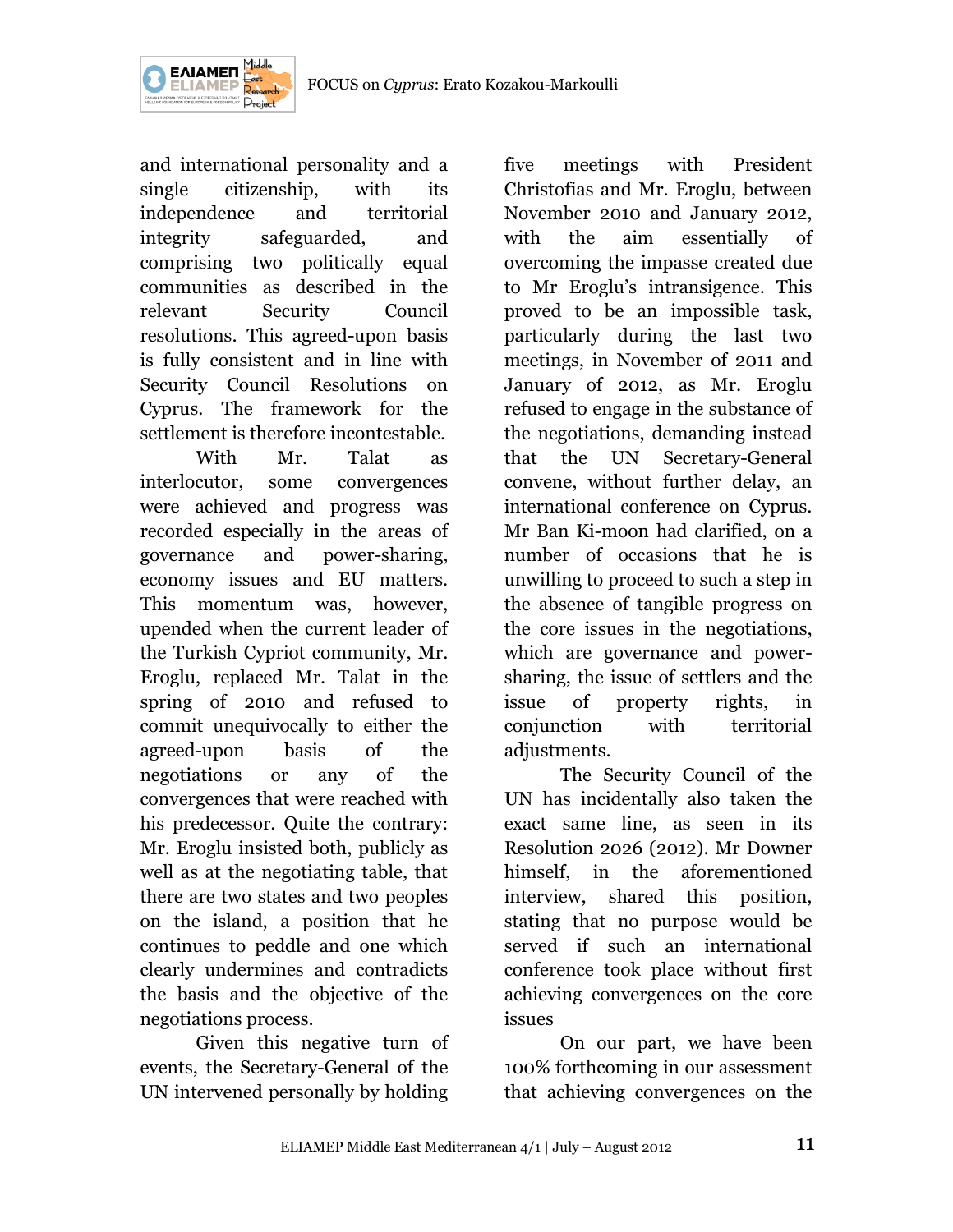

core issues is a vital component for the potential of success of an international conference. In fact, the convening of such a conference was first proposed by President Christofias in July of 2010, with the aim of tackling the international dimensions of the Cyprus problem (security, guarantees, territorial adjustments), once substantial progress on the core issues is recorded.

ΕΛΙΑΜΕΠ

Mr. Eroglu's staunch refusal to return to the negotiating table unless his ultimatum for holding an international conference is firstly satisfied has brought us to a dead end. In his uncompromising stance, Mr. Eroglu is both guided and unreservedly supported by the Turkish Government of Mr. Erdogan, the government of a country that continues to flout international law, the UN Charter and numerous Security Council resolutions by maintaining its illegal military occupation of 36.2 % of the territory of the Republic of Cyprus, territory which is, incidentally, part of the European Union since 2004. It is, therefore, crystal clear that what is urgently needed is for the international community at large to decisively reject Turkey's intractability over Cyprus, by communicating to Ankara, that it is imperative to finally commit in practice, and in good faith, to the objective of Cyprus' peaceful reunification, in a bizonal, bicommunal federation, a solution that will serve the interests and safeguard the rights of all Cypriots, from both communities, and not those of any third party. Ultimately, such a Cyprus solution would also serve Turkey, peace and stability in the region and send a strong message of hope globally.

#### *Q: With regard to the Syrian crisis what is the Cyprus position?*

**A:** Syria is now at a critical juncture, and further militarization of the conflict in the country will certainly cause further suffering to the Syrian people. Sectarian war is imminent with spill over effects and unpredictable humanitarian and security challenges for the entire region. Having said this, it is Cyprus' strong conviction that foreign military intervention in Syria should be avoided by all means and the territorial integrity and sovereignty of Syria be fully respected.

Cyprus is deeply concerned over the dramatic situation of Syria and the atrocities taking place in the country. The repetitive violations of human rights must cease immediately, while independent international investigations on the ground should be allowed to take place. Those responsible for human rights violations should be brought to justice.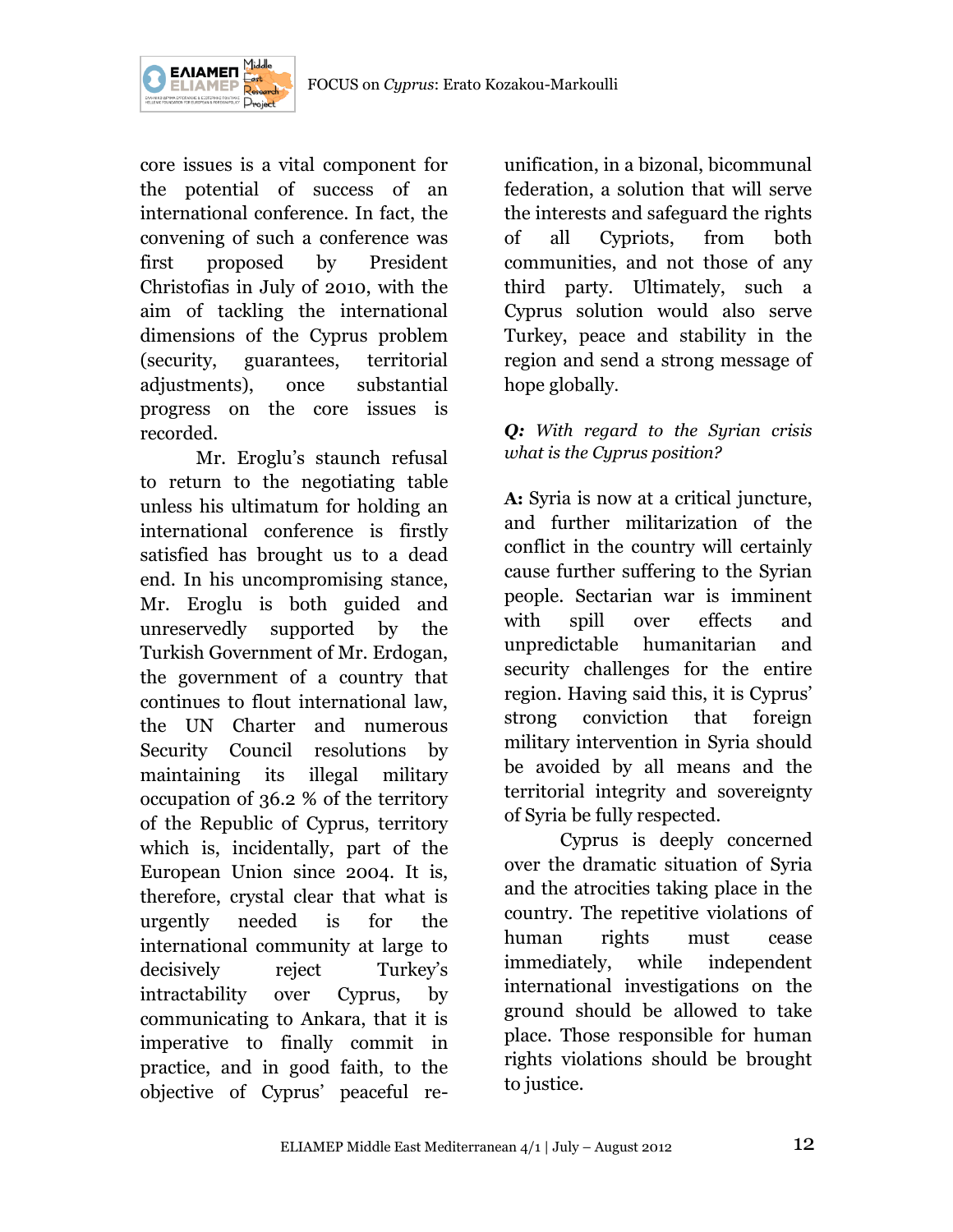

We are alarmed by the daily deterioration of the humanitarian situation; we must try to see how best to facilitate humanitarian assistance to Syrians in need, both within the country as well as those who have sought refuge in neighbouring countries, including through free access of humanitarian organizations in the country. The recent Gymnich meeting, held in Cyprus, demonstrated the EU's determination to further contribute €50 million for humanitarian assistance, relevant to the crisis in Syria.

Cyprus welcomes the appointment of Mr. Lakhdar Brahimi as the Joint Special Representative of the United Nations and the League of Arab States for Syria. Mr. Brahimi will certainly need the full support of all the international community in order to deliver on his challenging tasks. Cyprus has already extended its support in this regard.

It should be recalled that in accordance with the relevant Foreign Affairs Council Conclusions we had called on President al-Assad to step aside in order to make room for a peaceful transition for the sake of Syria. Simultaneously, we continue to encourage on a systematic basis the opposition to present a united front as alternative to the current regime and focus on common objectives that will guide the future Syria.

*Q: Could Nicosia be influential in the EU in facing Iran's nuclear standoff with the West?*

**A:** Cyprus, like all the other member states of the EU, actively participates in the relevant meetings/ discussions for Iran, at all levels of the decision making procedure, such as Council Working Groups, COREPER, Foreign Affairs Council, where it presents its national positions and constructively contributes to the shaping of the EU Conclusions and sanctions' adopted concerning Iran.

Furthermore, Cyprus implements all sanctions adopted by the EU and the UN Resolutions, against Iran, which are part of united efforts made by the Union and the international community to exert pressure on Tehran.

Cyprus considers that Iran should take concrete steps to address seriously existing concerns of the International community concerning its nuclear programme. Furthermore, it highlights and stresses the importance of reaching a diplomatic solution to the problem, as an urgency, through the negotiations being carried out between the P5+1 or E3+3 countries and Iran.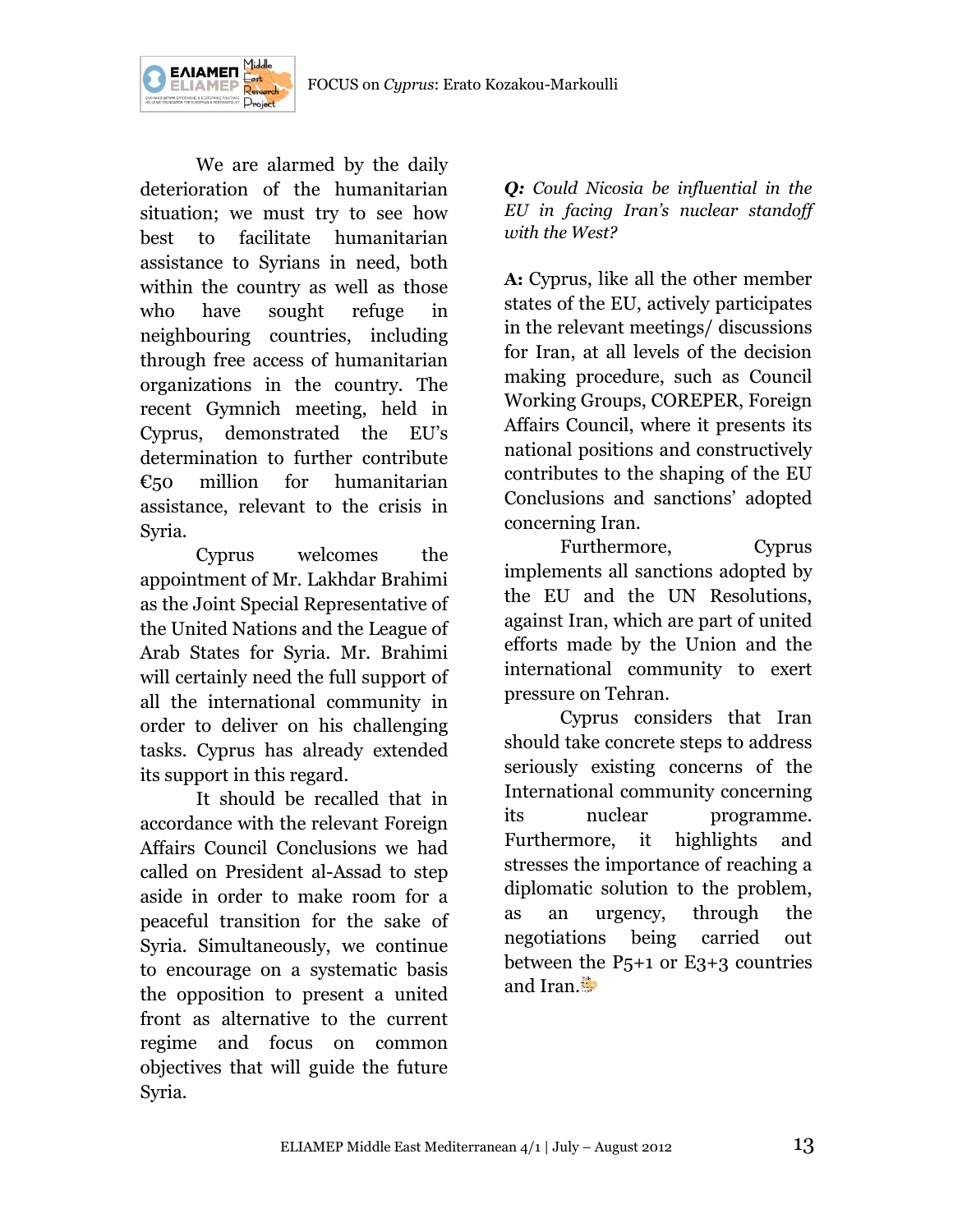

# *Analyses*

# The Challenge of the EU Presidency and the Cyprus Problem

Andreas Theophanus, *Professor of Political Economy, University of Nicosia President of the Centre for European and International Affairs*

*On the occasion of the rotating Cyprus EU Presidency, this analysis sheds light on how the Cyprus problem is interconnected with the EU presidency.*

The assumption of the rotating Presidency of the European Council for the first time by the Republic of Cyprus is undoubtedly a great challenge as well as a unique opportunity. Cyprus took on the helm of the EU just eight years after its accession and at a time when the Union is facing its deepest debt crisis that has resulted in an overall economic and social malaise.

At the same time Cyprus has had to face unprecedented challenges of its own. In addition to the Cyprus question and the series of related problems created by Turkey, Cyprus has to address its own escalating economic crisis. It is unfortunate that as Cyprus was preparing to take on the EU Presidency it had to seek the support of the European Stabilization Mechanism.

Cyprus has a responsibility to facilitate solutions for the EU and for itself and to function in a way that will bring credibility to both itself and the institution of the EU

Presidency. The government has made it clear that the Cyprus question and the broader problems with Turkey will not interfere with the EU Presidency. Consequently, on this delicate issue, any developments will depend to a great extent on Turkey itself.

Within perhaps the greatest challenge that the Cyprus EU Presidency will address concerns the negotiations for the new Multiannual Financial Framework covering the period 2014-2020. Under difficult circumstances and despite the existing road map Cyprus will have to bring together diverging views so that an agreement is reached. In this context it would prove extremely useful for the Union if Cyprus raises the issue of reformulating economic policies aiming toward greater economic and political integration.

The assumption of the EU Presidency provides also an excellent opportunity for Cyprus to present its own alternative proposals in relation to the ongoing economic crisis. Given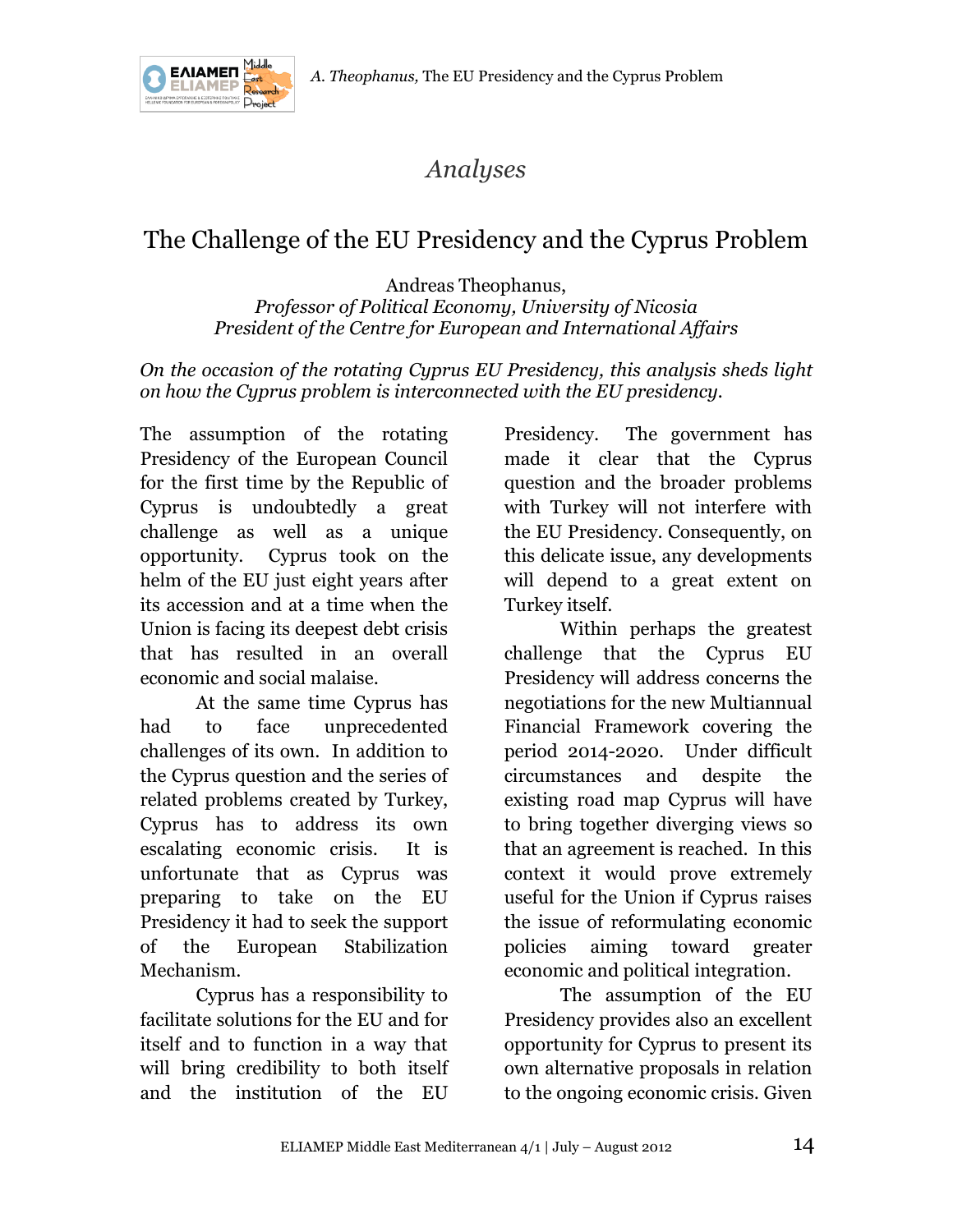

the overriding concern regarding fiscal policy at the Pan-European level, it is important to put forward new ideas for fiscal balance over a longer period of time instead of the customary annually balanced budgets. It may be recalled that in the early post World War II years Sweden adopted a similar approach to its formal fiscal policy, in what became known in the literature of the time as the Swedish Budget. Furthermore, Cyprus may submit new ideas in relation to a European fiscal policy and for provisions for direct targeted spending.

Cyprus must also make its own modest contribution on other key issues that preoccupy the Union. These include improving the effectiveness of the EU, promoting solidarity as well as policies for creating growth and more jobs. These are difficult times. It is essential that Cyprus rises to the occasion and works in ways that will make a difference for this island state and beyond.

As the time of the Cyprus EU Presidency approached, the UN and the international community harbored high expectations for a breakthrough in Cyprus itself. It is not a surprise, however, that the stalemate in the Cyprus problem persists given the great gap in the positions of the two sides. We should be reminded that despite the generous concessions of President Christofias since 2008 there has

been no progress. None can be expected for the duration of the Presidency and with Turkey becoming increasingly embroiled in the fallout of the Syrian crisis.

It is clear that the UN and the international community will try to follow up after the Presidential elections in February 2013. Perhaps what may be necessary is the enrichment of the process and, potentially, a change of the basis of the negotiations themselves. On the one hand an integration list federal approach may theoretically be more promising; on the other hand though, it increasingly seems more difficult to achieve. We should not underestimate the political capital that would be created in the event of a successful implementation of confidence building measures. For example, positive developments on the question of the fenced-off section of Famagusta may generate substantial economic benefits for all Cypriots. Such a development would certainly pave the way for additional steps of cooperation. But it should be understood that for such a positive development the role of Turkey is instrumental, irrespective of whether Cyprus is at the helm of the EU Presidency or not. Indeed, if Turkey were to recognize the right of the Republic of Cyprus to exist it would merely be a matter of time for the resolution of all pending issues.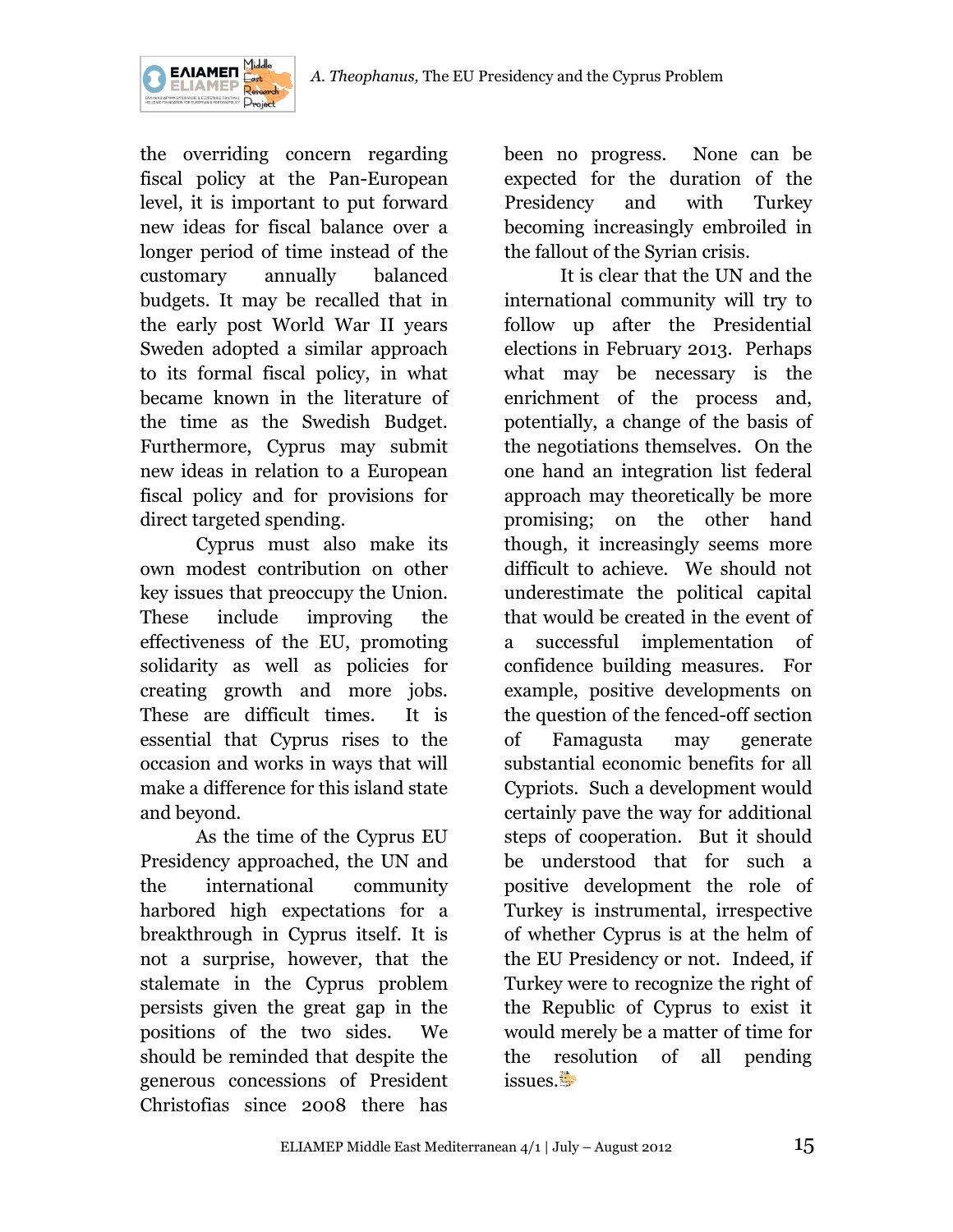

## Sustaining Diplomatic Momentum in Expectation of Energy Deal

Theodoros Tsakiris, PhD *Head of Energy and Geopolitics Program - ELIAMEP*

*In the context of the flourishing Greek-Israeli economic relations, a pipeline network will first demand significant technological innovations which are still several years away.*

Israel's President Simon Peres arrived in Greece for a three-day visit on 6 August in order to sustain the diplomatic momentum which has led to a flourishing of bilateral relations following the storming of the Turkish vessel Mavi Marmara by Israeli commandos in June 2010. The Israeli President, who was accompanied only from the Minister of Agriculture & Rural Development, Ms. Orit Noked, expressed his support for the ongoing rapprochement between two "small states who can achieve great things" as he said, during the official press conference that followed his meeting with Greek President Karolos Papoulias.

Papoulias emphasized in his opening remarks that "the convergence of interests in Eastern Mediterranean allow for the establishment of a strategic relation [between Greece and Israel] -with the Republic of Cyprus being an integral part- considering that the

discovery of significant underwater natural gas deposits and the transport of Israeli and Cypriot natural gas to Europe via Greece change the geo-economics and geopolitical framework in the greater region."

President Peres in an interview he gave to Mega Channel TV on 3 August also confirmed the promise of a strategic energy cooperation between the two East Mediterranean states built around a future a network of gas pipelines connecting Israel, Cyprus and Greece. "I am sure" he said that "in the future we could see such a network" adding that such a development "is required by geography and commanded by economics". He also stressed though that natural gas should not be the only sector of potential cooperation underlining that "we will also see in the near future changes in the oil sector towards two directions: better use of existing oil resources but also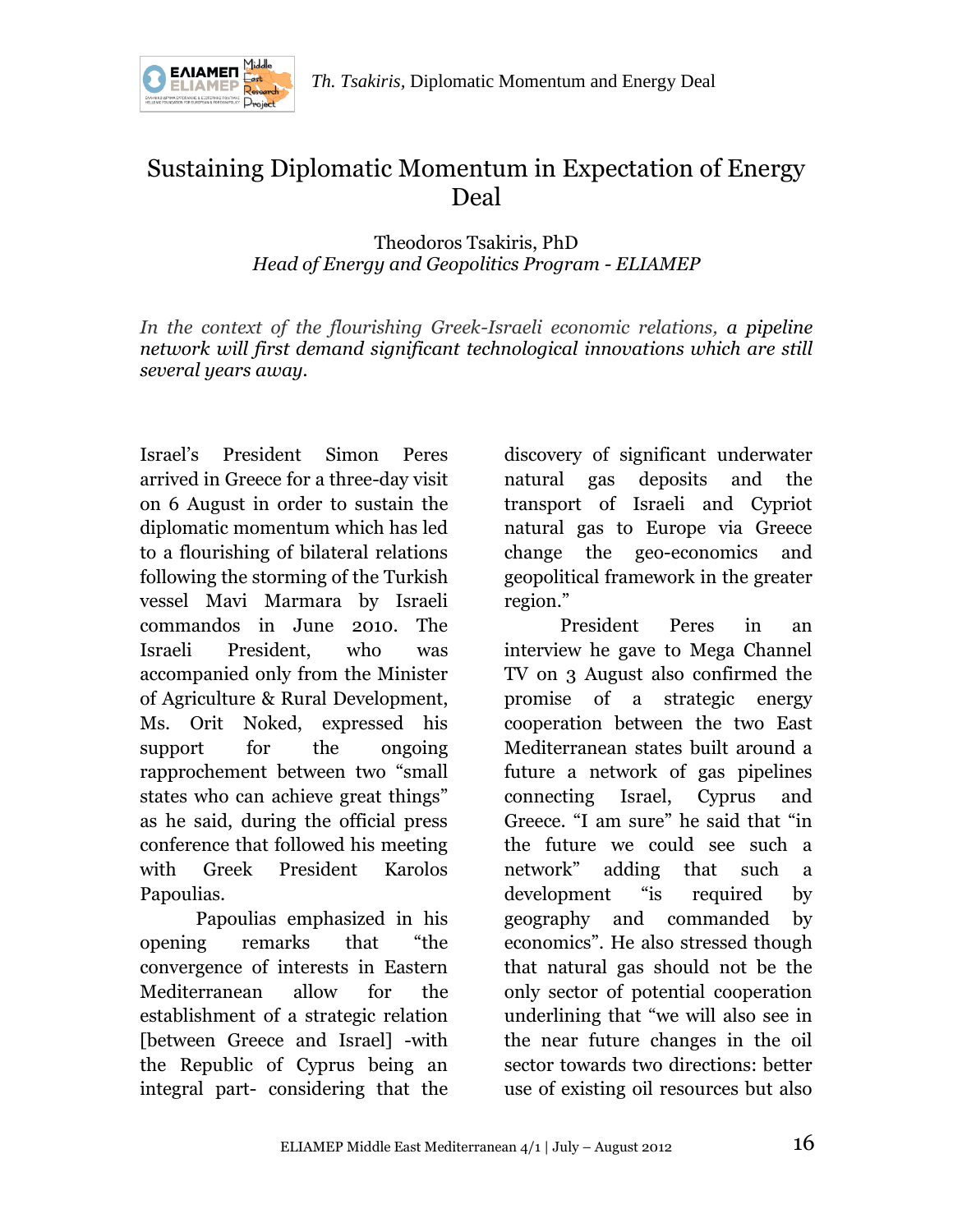

the [discovery] of new sources of oil and gas. We are entering a new era for the discovery and distribution of petroleum and [natural] gas."

ΕΛΙΑΜΕΠ

Energy has always been perceived as the cornerstone of this strategic rapprochement especially since the idea of a pipeline connection via Cyprus was suggested by Prime Minister Netanyahu in July 2010. Since then Israel and Greece supported both diplomatically and militarily the exploratory drilling operations of Noble Energy on Aphrodite field during autumn 2011 and are examining ways of institutionalizing their energy cooperation beyond the natural gas sector in the field of Renewable Energy and Efficiency, even though they still have not signed an MoU that consolidates this aspired partnership framework. Both countries have been talking about energy cooperation but unfortunately nothing tangible has heretofore emerged.

In reality though there is very little prospect for any practical progress in Greek-Israeli energy cooperation other than the potential construction of an LNG terminal in the Cyprus Energy Center of Vassilikos that will liquefy by

2017/2018 some quantities of Israeli gas either from the Ishai (the Israeli component of Aphrodite) or the Leviathan fields. An unspecified volume of that gas may be exported to S.E. Europe via the Greek Natural Gas Transportation System after the gas is degasified in Revythousa's LNG terminal.

No Israeli company is seriously considering the construction of an underwater pipeline connection to Greece in the foreseeable future while Cyprus has also clearly expressed its preference for an LNG export option since at least last June when President Christofias stated that his government has approved the construction of the first LNG liquefaction train with an initial capacity of 5 million metric tons. The possibility of a pipeline network will first demand significant technological innovations which are still several years away and most importantly a confirmed reserves basis in Israel, Cyprus and the Greek Seas to the south of Crete. We are still at least 5-7 years before we actually have a concrete picture of the abovementioned reserves potential even if we exclude any associated political risk.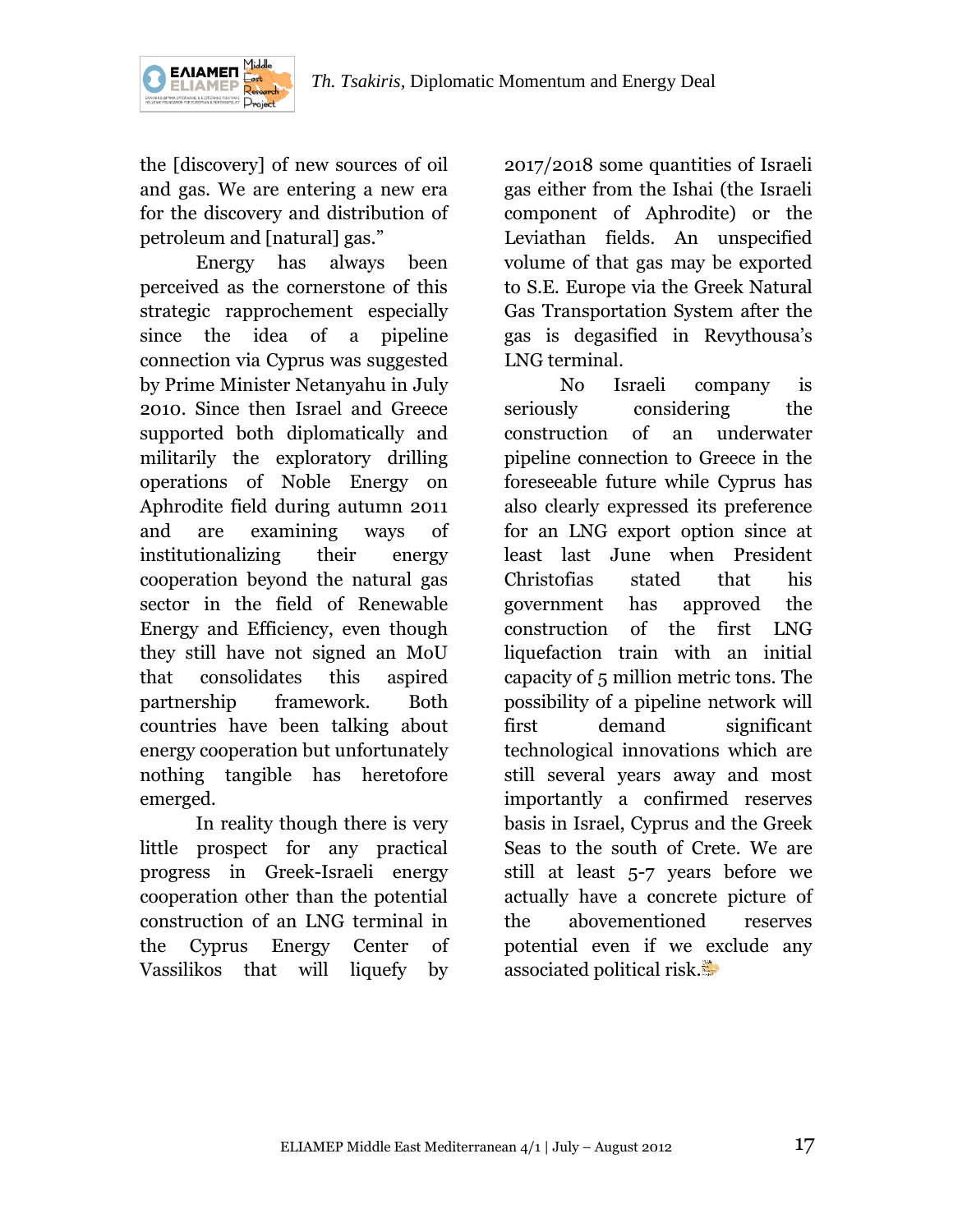

### *Comments*

# The Economic Crisis in Cyprus and the Media

George Tzogopoulos, PhD Bodossakis Post-doctoral Fellow*,* ELIAMEP

*The international profile of Cyprus is of particular significance in the endeavor of Nicosia to overcome the economic crisis. Thus an efficient communication policy is crucial.*

In their interest in the European debt crisis international media could not but concentrate on recent developments in Cyprus. The economic problem of this country has not received attention similar to that of Greece but has certainly been an issue of concern for journalists since May 2012. In particular, they have attempted to explore the problematic status of the Cypriot economy, as for example the recession in areas like construction, trade and transportation, they have focused on the decisions of rating agencies to downgrade its credit rating and they have reported on reactions for a potential bailout at the EU level.

Along with the general description of the economic crisis in Cyprus, there are there three main themes around which it has been framed in the international media discourse. The first is related to its roots. The second refers to the role of Russia in giving additional bilateral

loans. And the third is based on estimations of the impact of an EUled supervision on the Mediterranean country itself, and principally its banking sector.

Starting with the causes of the economic crisis in Cyprus, its relationship to the Greek one has been largely emphasized. Specifically, the exposure of Cypriot banks in the Greek debt is perceived to be the most important reason. Cyprus popular bank, for instance, the island's second-largest lender, is heavily exposed. This bank was seriously hit by a significant loss stemming from Greece's debt restructuring, requiring thus an immediate recapitalisation. Various sources such as *The Economist* also reminded us the economic repercussions of the explosion of munitions at Vassilikos in July 2011.

Furthermore, the extent to which Russia could financially help Cyprus was analysed by journalists. *The Wall Street Journal*, for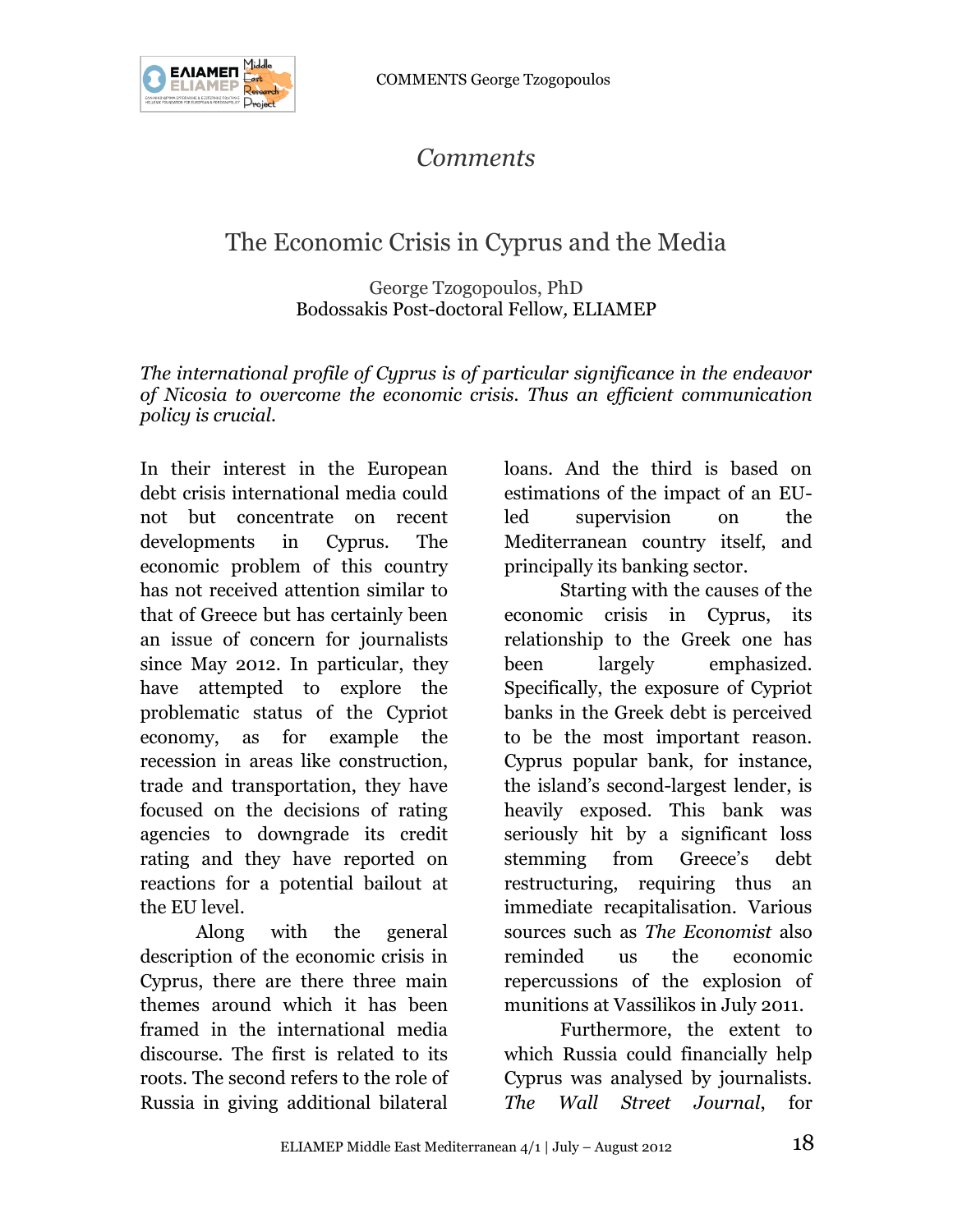

example, published a piece on 6 July 2012 asserting that the Mediterranean nation had requested a 5 billion Euros rescue loan from Moscow in addition to the one of 2011(worth of 2,5 billion Euros). According to *BBC*, Russian ties with Cyprus are particularly warm in fields such as business, culture and tourism. It is not surprising that this close co-operation between Nicosia and Moscow has been considered as causing frustration and disappointment in Brussels.

In addition, international media have endeavoured to explore the potential impact of a European bailout on the Cyprus economy. That is because Brussels will possibly put pressure on the Mediterranean country to adjust its low taxes and bank secrecy provisions. As *Financial Times* explains, 'then the

island may no longer be such an appealing haven for the world's cash'. In that regard, *Frankfurter Allgemeine Zeitung*, reports that approximately 15.000 Russian people live permanently on the island including rich oligarchs.

The economic problem of Cyprus has not so far led international media to extensively deal with every day stories and apply the logic of 'melancholic journalism'. Nevertheless, the country has not escaped from characterisations such as that of a 'bankrupt island' on the day it undertook the EU Presidency. The international image of Cyprus will be critical in the attempt of the Mediterranean island to tackle its economic crisis and deliver. The Greek experience suggests that efficient communication strategy is of utmost importance.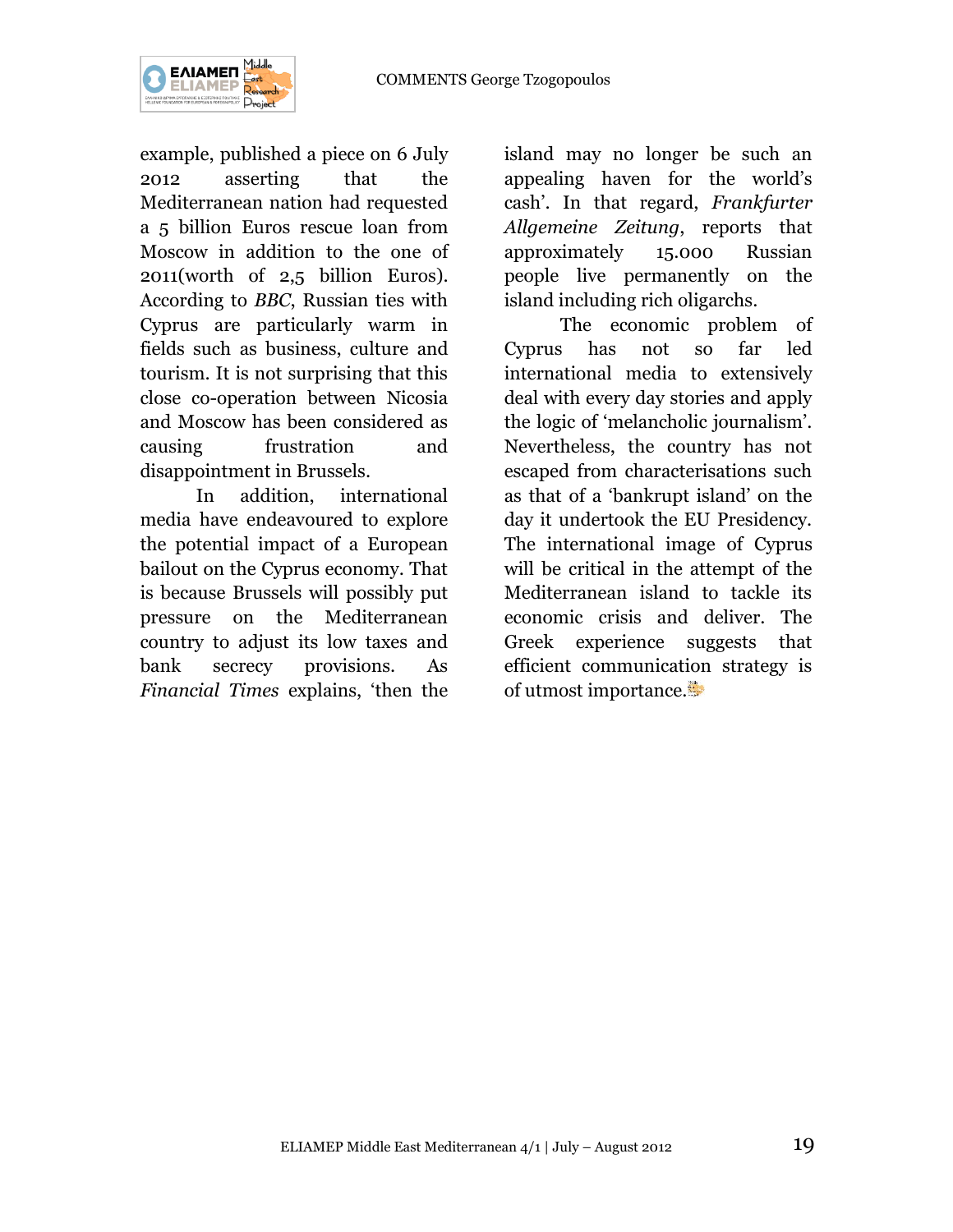

# Cyprus and the Arabs: In search of Equilibrium

Evangelos Venetis, PhD *ELIAMEP Middle East Research Project*

*Cyprus must amplify its bilateral ties with Arab states in order to sustain regional stability in the context of the volatile Arab-Israeli rivalry.* 

The Eastern Mediterranean is witnessing a dramatic shift in regard to domestic politics of the Muslim world to a type of progressive Islamic society, both Arabs and Turks, and a simultaneous partial policy reorientation of the West in the region to meet the new challenges regarding the Islamization of regional politics and society. In this context the security of Cyprus acquires a new dimension, especially under the light of the Cyprus-Israel energy rapprochement. In another article last spring, the current author highlighted the impact that the cooperation between Greece and Israel has on the Arab word in regard to the Arab view on the Cyprus issue. Elaborating further here and given the high level of communication between Athens, Nicosia and Tel Aviv, as well as the traditionally positive relations between Greeks and Arabs, it is suggested in this paper that the Greek side, in particular Nicosia, retains the option

to increase its pivotal profile for the security of the region by enhancing its constructive role in the Arab world and the Palestinian issue for the sake of regional stability and peace.

Developing an economic, energy in this case, investment presupposes geopolitical stability and security. In the case of Cyprus, in order to sustain its economic collaboration with Israel Nicosia needs to address the role of the Arabs in this volatile region. In the case of the Syrian civil war, given that there is nothing particular to win or lose, Cyprus must pursue a neutral policy.

Along with the Cyprus issue, the case of Palestine remains for more than a century the top theme in the security agenda of the region. In particular the Palestinian case is an issue of Pan-Islamic dimensions, well-interwoven with Arab nationalism. Given the rise of Islam in Turkey and the Arab states, such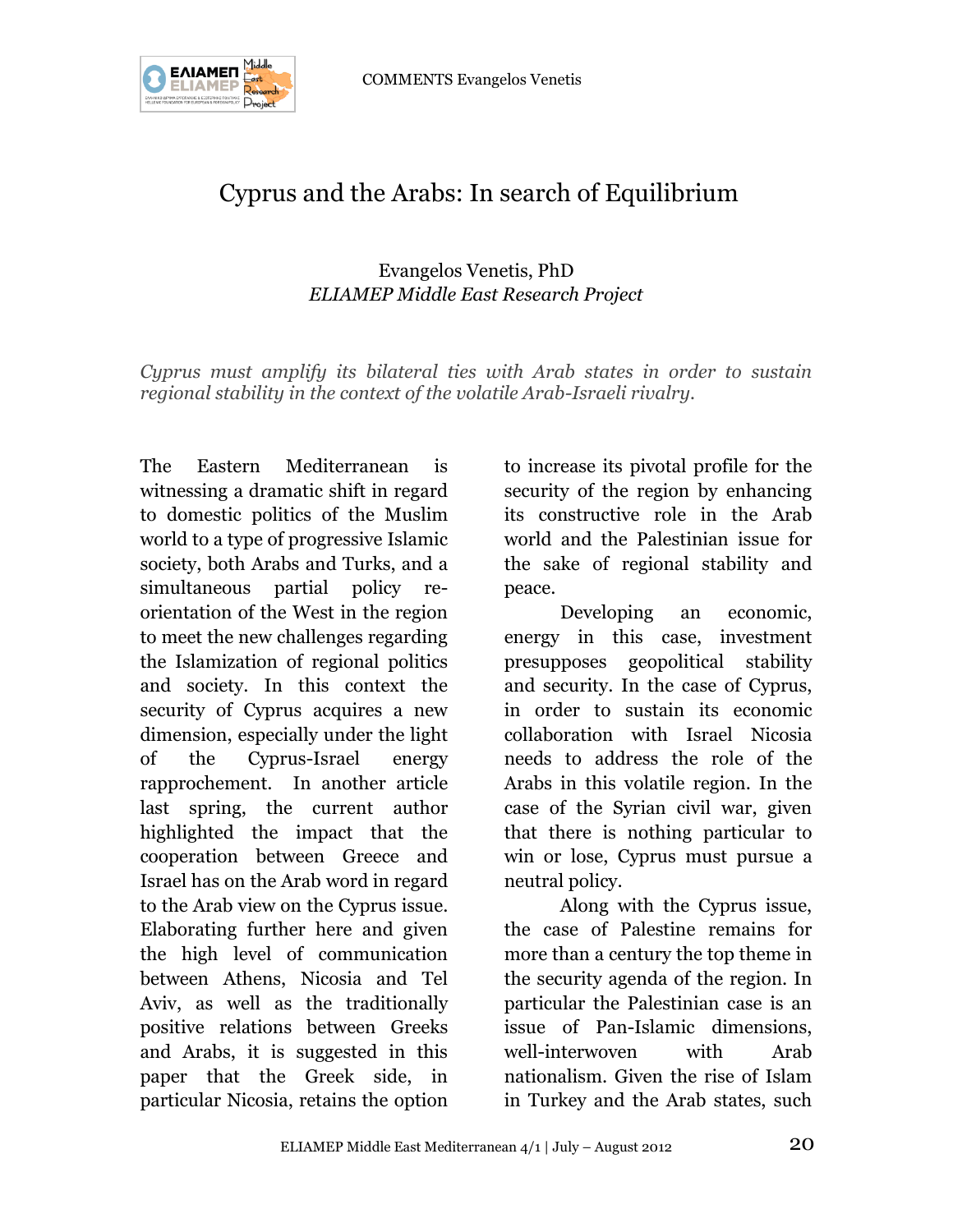

as Egypt, Jordan, Lebanon and Syria, Nicosia needs to develop a new policy scheme toward the Arabs in order to contribute to the stability of the region, aiming to facilitate further dialogue between Israel and the Palestinians. For instance President Christofias and Foreign Minister Marcoulli's recent visits to Jordan and Egypt respectively are of particular importance.

Besides the solid outcome that such a Cypriot initiative may have in terms of diplomacy and security, it is

also expected that Nicosia will win hearts and minds in the Arab world and Israel in a very delicate moment for Arab and Israeli politics. In short the current Cypriot-Israeli economic collaboration is a first class opportunity for Nicosia to amplify its political role in the region by working to bring together friends and foes. Cyprus is able to undertake such a task and carry it out effectively for the interests of Nicosia and the region as a whole.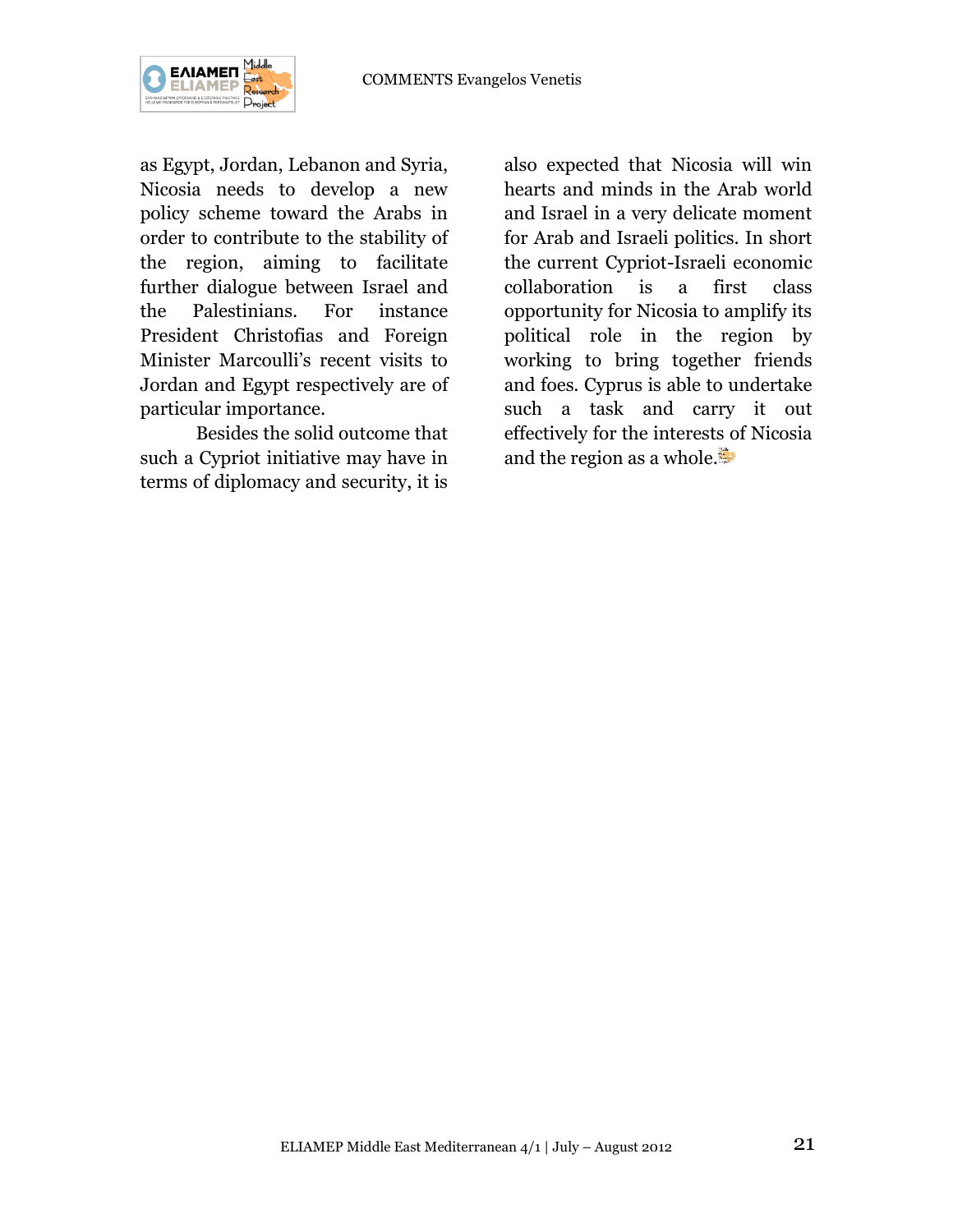

MONITORING THE MIDDLE EAST

## **Monitoring the Middle East**

#### **Afghanistan**

#### **US stops Afghan forces training due to insider attacks** (31, August, 2012)

The US Special Forces Commander has suspended training for all new Afghan recruits until Afghan soldiers are re-investigated for their possible ties to Taliban militants. So far in 2012 Afghan forces have killed 45 ISAF, mostly US, soldiers. US Defense Secretary Leon Panetta has expressed deep concern about the insider attacks rise.

#### **Bahrain**

#### **New demonstrations hit Sitra and Sanabis regions** (27 August, 2012)

Bahraini Shiite demonstrators keep protesting, calling for the release of political prisoners and chanting slogans against the ruling al-Khalifa family.

#### **Bahrain policeman formally charged over death of Shiite teen protester** (31, August, 2012)

A Bahrain policeman has been formally accused of premeditated murder over shooting dead a Shiite teenager when a group of protesters attacked security forces with petrol bombs.

#### **Cyprus**

#### **Cyprus takes overs EU Presidency** (1 July, 2012)

Cyprus assumed the EU presidency for the first time on Sunday. Nicosia took over the six-month rotating presidency from Denmark.

#### **Egypt**

#### **Mursi praised Syria's rebel movements at the NAM Summit in Tehran** (30 August, 2012)

In his first overseas mission and first visit of Egyptian president since 1979 in Iran has praised Syrian opposition movements "against an oppressive regime." The Syrian delegation headed by Foreign Minister Walid al-Moallem walked out on the session.

*Comment: Mursi is forming currently his Sunnite profile in the region and in this regard he needs Riyadh's assistance.* 

**Greece**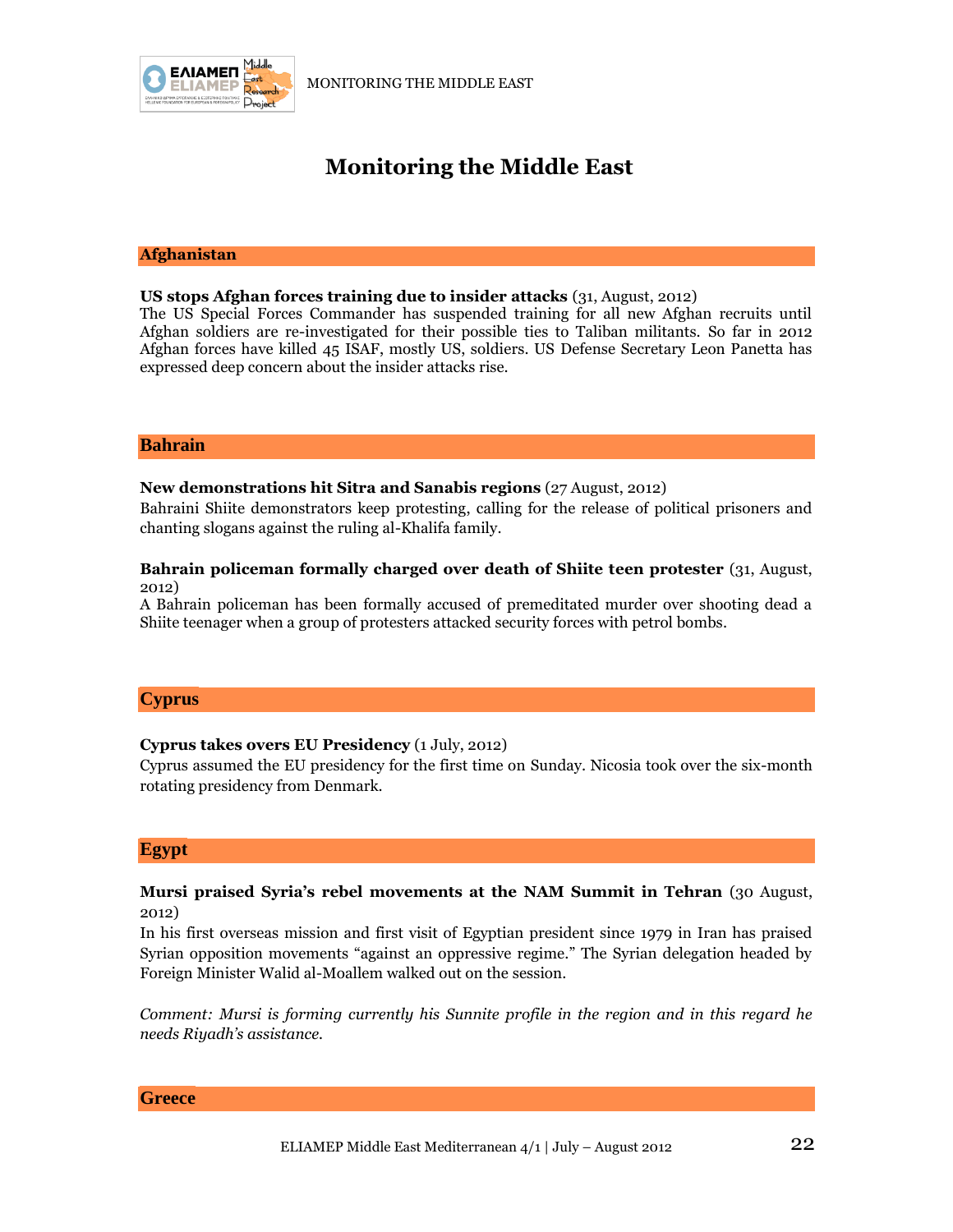

#### **Athens welcomes Israeli President Simon Peres** (6 August, 2012)

Greek President Carolos Papoulias welcomed Simon Peres in his first visit in Greece as head of the Israeli State. Peres's visit is expected to strengthen bilateral ties between Israel and Greece, highlighting the prospect of cooperation in the energy sector and other economic fields, such as tourism, agriculture and education.

#### **Iran**

#### **The 16th NAM Summit was held in Tehran** (26 August-1 September, 2012)

Leaders of 120 countries gathered in Tehran to attend the 16th Summit of the Non-Alligned Movement The Non-Aligned Movement represents practically two-thirds of UN member states. Among various global topics discussed at this summit were human rights and nuclear disarmament issue. Summit host Iran focused on drawing up a new peace resolution to solve the Syria deadlock.

#### **Iraq**

#### **Iraq Condemns Turkey Over Kurdistan** (11 August, 2012)

The Prime Minister of Iraq Nouri al-Maliki has accused Ankara of treating the Kurdish region of Iraq as an independent state. On August 1, Turkish Foreign Minister Ahmet Davutoglou visited Kirkouk without informing Baghdad.

*Comment: Turkey-Iraq relations are to deteriorate further, especially under the light of Ankara's accommodation of the fugitive Sunni vice-President Tariq al-Hashemi.*

#### **Kuwait**

#### **Kuwait Inflation Rate Unchanged**

Inflation in the Consumer Price Index (CPI) was 2.8% in June similar to its May rate. It was the lowest figure for more than two years.

#### **Lebanon**

#### **Hezbollah against the deployment of international troops in Lebanon** (31 August, 2012)

Responding to a request by the Future Movement led by Sa'ad al-Hariri, Hezbollah Deputy Secretary General Sheikh Naeem Qasem stated that the party opposes the deployment of international troops along the Syria-Lebanon border because it amounts to foreign meddling in Syria.

**New Lebanon clashes leave one dead** (26 August, 2012)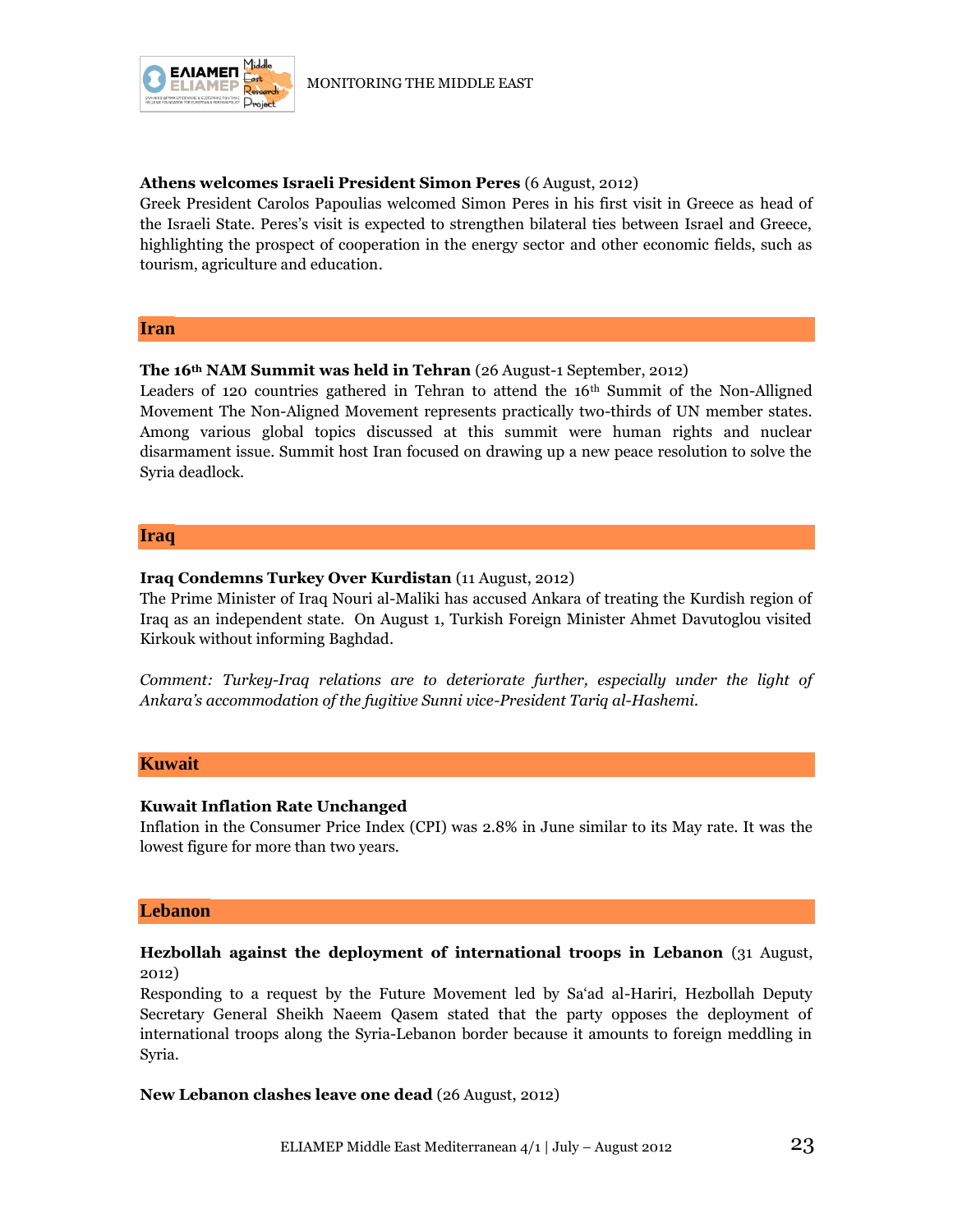

One person has been killed and six other have been wounded in Tripoli in new clashes between supporters and opponents of the Syrian government. Three of those wounded were Lebanese soldiers.

*Comment: Lebanon could become an additional battleground if the Syrian civil war goes beyond its borders.*

#### **Libya**

#### **Tanks and missile launchers seized from pro-Gaddafi militia** (27 August, 2012)

According to the Abd al-Monem al-Hur, spokesman for Libyan Interior Ministry's High Security Committee, an important quantity of military hardware, including more than 100 tanks and 26 missile launchers, has been seized from armed loyalists to Libyan slain dictator Muammar Gaddafi.

#### **Palestine - Israel**

#### **UNO: Life in Gaza Strip Impossible in 2020** (28 August, 2012)

UN humanitarian coordinator Maxwell Gaylard stated, "Action needs to be taken now if Gaza is to be a livable place in 2020." Lack of clean drinking water is the immediate concern in the besiged impoverished Palestinian region. Since 2007 the Israeli siege has turned Gaza into the world's largest open-air prison with a destructive impact for the Palestinians on humanitarian and economic grounds.

#### **Qatar**

#### **Exxon, Qatar JV set to export US natgas** (19 August, 2012)

In a joint venture (Golden Pass Products LLC), Exon Mobil and Qatar Petroleum are planning to export liquefied natural gas from a terminal near the Texas-Louisiana border. They would spend \$10 billion to convert a new terminal near Port Arthur, texas, into a facility capable of exporting 15.6 million LNG tons annually.

#### **Saudi Arabia**

#### **Two militia cells busted in Riyadh and Jedda** (27 August, 2012)

Two Saudi and six Yemeni members of two militia cells have been arrested by Saudi state security forces in Riyadh and Jedda. They are accused of being in contact with Al-Qaeda outfits outside the Kingdom, promoting 'takfiri' ideology, i.e. branding the other as infidel, and recruiting youth for guerilla operations against the security forces, citizens, expatriates and government installations.

#### **Somalia**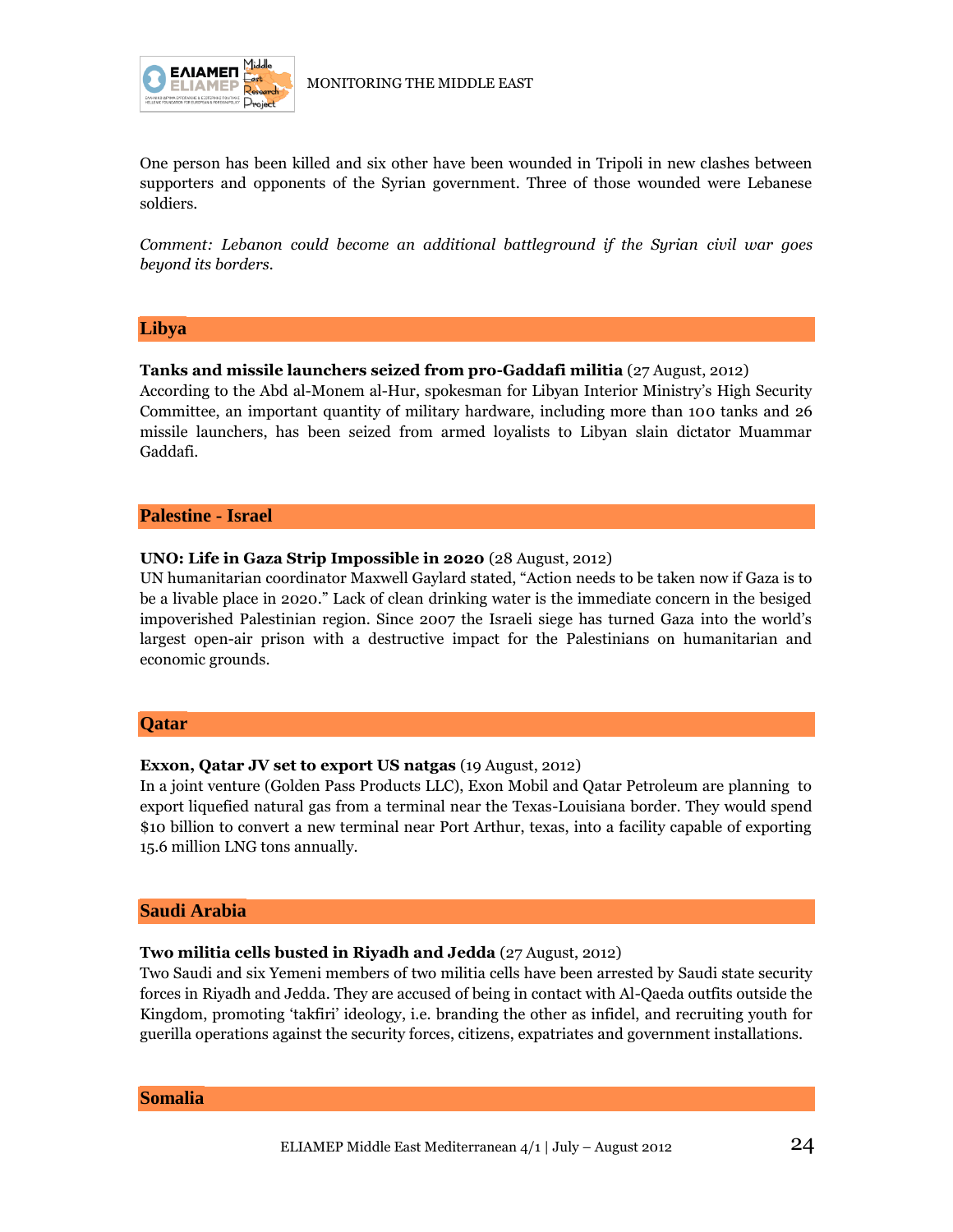

#### **Al-Shabab stronghold captured in Marka** (27 August, 2012)

African Union Mission in Somalia (AMISOM) and Somali state troops have captured the al-Shabab port town stronghold in Marka in South Somalia, routing forcing thousand of Islamist fighters to retreat.

#### **Bomb blast targeting Somalia Constitution meeting** (27 July, 2012)

A remote-controlled massive bomb explosion hit a former police academy, the venue of Somalia's National Constituent Assembly as the 825 members were debating the new constitution.

#### **Syria**

#### **Number of refugees rises to 200.000** (24 August, 2012)

As the conflict has intensified the United Nations Refugee Agency has claimed that more than 200.000 Syrian refugees have fled to neighboring countries. About 30.000 arrived in Turkey, Lebanon and Iraq in the past week.

*Comment: A precondition for the international community for addressing the issue of refugees is to find a diplomatic, certainly not military. solution soon; otherwise the Syrian refugees will reach the EU door steps sooner than expected.*

#### **Libya**

#### **The first Public Congress of the Islamic Enhanda Party** (13 July, 2012)

The ruling Islamic party of Tunisia held its first public congress in three decades, stressing their commitment to a civil democratic state. The congress was attended by 30.000 participants, among them many foreign prominent Muslim political leaders.

#### **Turkey**

#### **Blast hits Iraq-Turkey oil pipeline** (27 August, 2012)

On 26 August an explosion hit the Kirkuk-Ceyhan pipeline in the Silopi and Cizre districts of Sirnak province near the Iraqi border. It is assumed that the cause of the fire was an act of sabotage by Kurdistan Workers's Party (PKK) or oil smugglers.

#### **Deadly Gaziantep bombing (20 August, 2012)**

A car bomb explosion near a police station has left nine people dead and 68 more injured in the city centre of Gaziantep. Turkish officials blamed militants of the Kurdistan Workerr's Party (PKK)